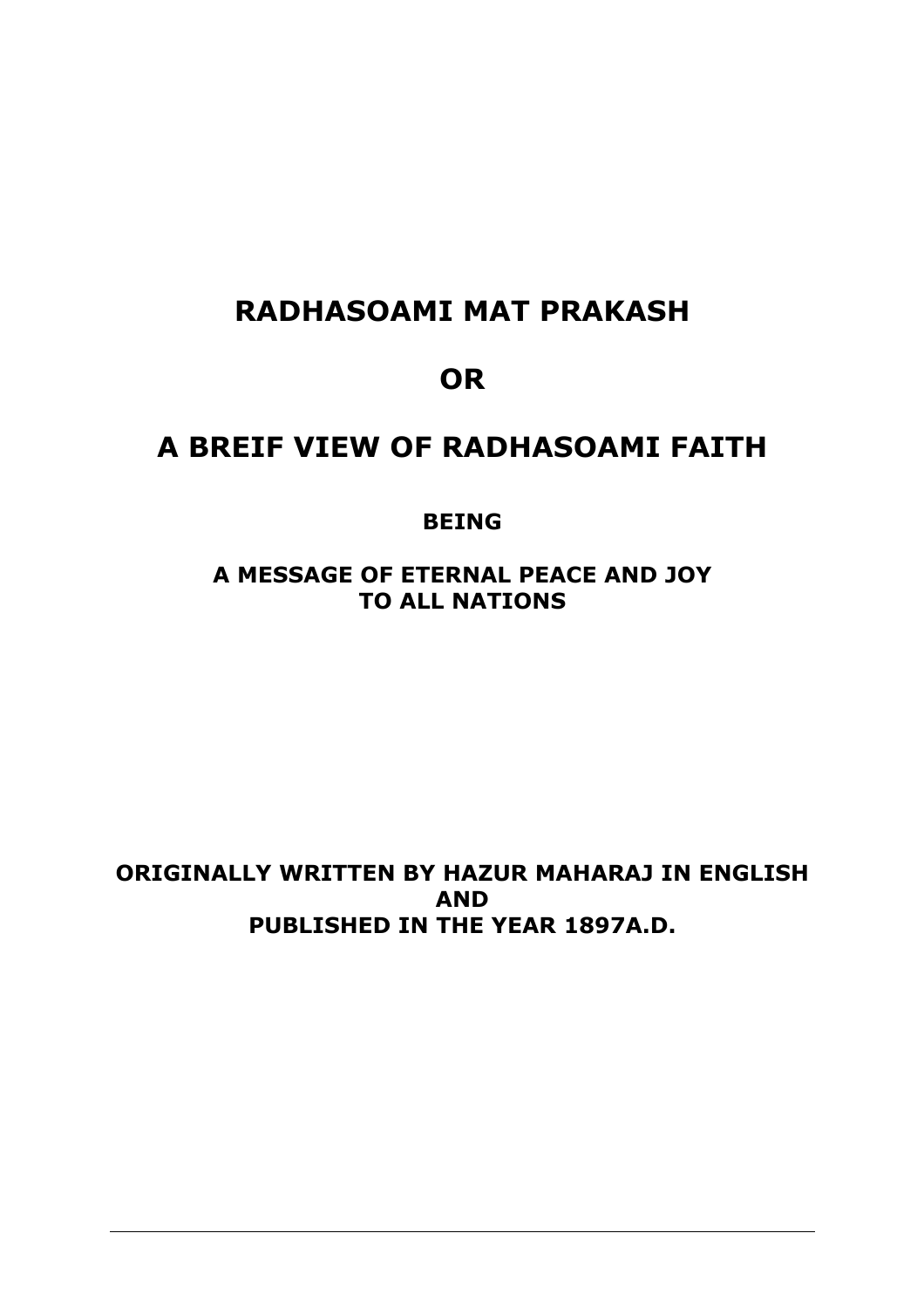# **RADHASOAMI SAHAI**

# **Preface**

- 1. This tract is intended for the benefit of those who, seeing the instability and transitory state of the things in this world, as well as its short-lived pleasures and greatness, have a craving for everlasting and unalloyed happiness and undisturbed peace in a mansion which is not subject to change, decay or dissolution.
- 2. It will also help sincere Enquirer of truth who, observing that the love or affection for the objects in this world is attended with great pain and affliction consequent on their separation or disappearance, are anxious to know the Supreme and Eternal cause or Creator and Master of the whole creation, with a view to fix their attention and set their heart entirely on His Holy Feet.
- 3. This class of thinkers and Enquirer conclude from their observation of the numerous gradations in the creation and the laws which govern the movements of heavenly bodies, that there must be a highest sphere of all pure, boundless ocean of love and spirit, the residence of the Supreme Being, the Eternal and Unchangeable, the Supreme Master of the whole creation, that every human being (who is a drop from that ocean) should aspire to and try proper means to approach.
- 4. These means have been described by Supreme Being Himself when Radhasoami Data Dayal appeared in human form with the merciful object of reclaiming downtrodden humanity involved in endless troubles and miseries in this world. Radhasoami Faith can easily be practiced by both men and women of any age and in all countries, who, observing the perishable nature of all objects in these regions, have the slightest but sincere desire of finding truth and enjoying eternal joy and bliss in the highest and purest regions of love and spirit in the August and happy presence of their Supreme Father."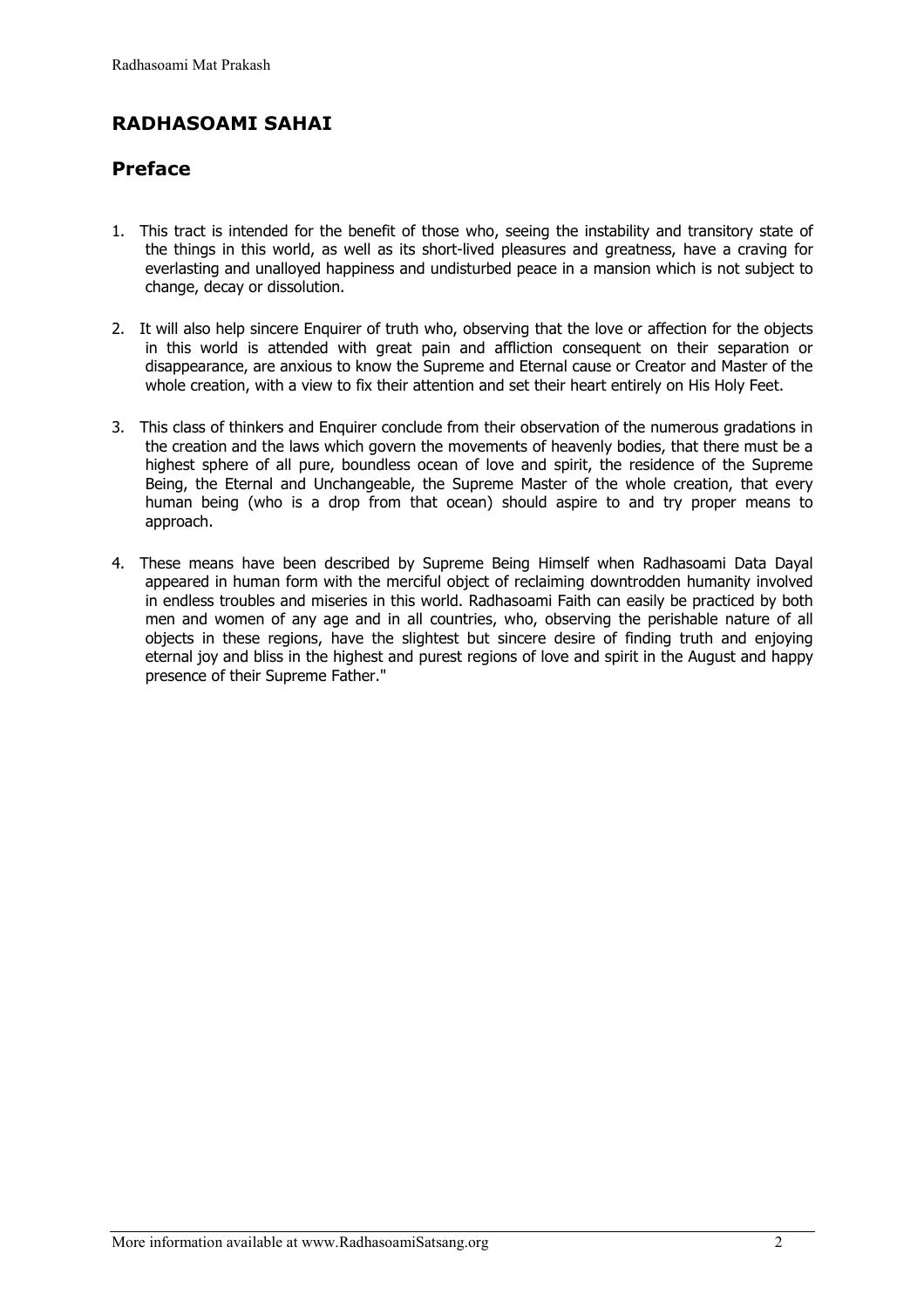# **Contents**

- 1. Radhasoami the Holy Name of the Supreme Being.
- 2. Three Factors in Creation.
- 3. Our Solar System belongs to the third degree.
- 4. Correspondence of Macrocosm with Microcosm.
- 5. The Supreme Being distinguished from the Gods of other religions.
- 6. The second and third degrees contain Spirit and Matter, the former predominates in the second, and the latter in the third degree.
- 7. Necessity of Matter in the second and third degrees.
- 8. The ascending and descending scales in Creation.
- 9. The Special and Beloved Sons of the Supreme Being or Sants.
- 10. One should look for a Sant or Sadh to approach the Supreme Being.
- 11. Definition of Sant Sat Guru.
- 12. Definition of Sadh Guru and Satsangi.
- 13. The Supreme Being is both personal and impersonal.
- 14. Definition of true salvation.
- 15. Spirit entity, subject to birth and rebirth in the second and third degrees.
- 16. Radhasoami Faith not built on scriptures of any religion The efficacy of Surat-Shabd-Yog testified by inspired religions.
- 17. The internal sound current is the means of raising spirit, difference of Dhunyatmak and Varnatmak names. The power of Sound Current or Shabd.
- 18. The state of Spirit entity in the third degree The change of its powers with the change of its spheres.
- 19. The method of taking back the Spirit entity to its original source is to ride the sound current.
- 20. Testimony of sound as given by other religions.
- 21. The Shabd of Radhasoami Faith distinguished from that of other religions.
- 22. The efficacy of the real name or sound to approach the center from which it emanates.
- 23. Necessity of sincere prayer.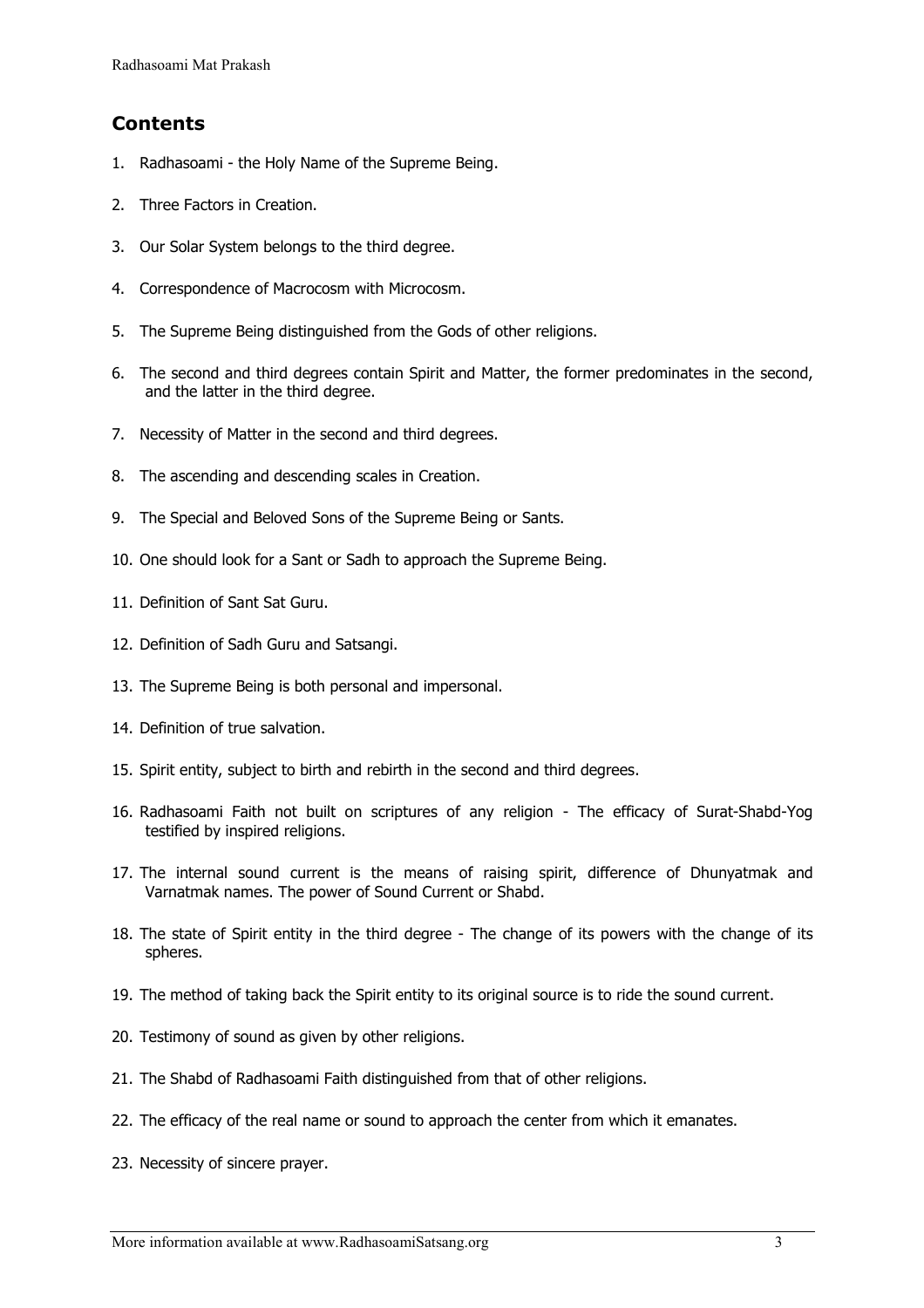- 24. Necessity of sincere love for the Supreme Being.
- 25. Necessary restrictions as regards mode of living.
- 26. Definition of good and bad acts.
- 27. Brotherhood of Radhasoami Faith place of worship offering of flower garland.
- 28. Radhasoami faith consists in four words.
- 29. Superiority of Sound Practice (Surat-Shabd-Yog) over external religious observances.
- 30. Description of three natural states wakefulness, dream and sound sleep.
- 31. The mode of devotion as prescribed by Radhasoami Faith is the only means to approach the Supreme Being.
- 32. This mode of devotion is free from all risk and danger and can easily be practiced by men and women of any age, literate or illiterate.
- 33. Pran Yoga discarded as dangerous and unnecessary.
- 34. Evidence of the existence of God, the almighty the essence of God and Spirit entity is the same - It is an emanation of Him.
- 35. The above statement illustrated.
- 36. Bachak Gyan (Sophistry) and Idolatry.
- 37. Shabd or Word is not originally the result of vibratory motion or the property of Ether as supposed by certain class of thinkers.
- 38. What is Truth?
- 39. How to attain or realize this Truth?
- 40. What is True religion?
- 41. What is True salvation?
- 42. Luminous and dark rays.
- 43. Absolute necessity for Spiritual devotion.
- 44. The work of salvation can be can be carried on in human body only. A devotee is not required to quit his family and profession.
- 45. The Sphere of True salvation.
- 46. Three powers of human beings Physical, Intellectual & Mental, and Spiritual.
- 47. The advisability of awakening and developing Spiritual Powers.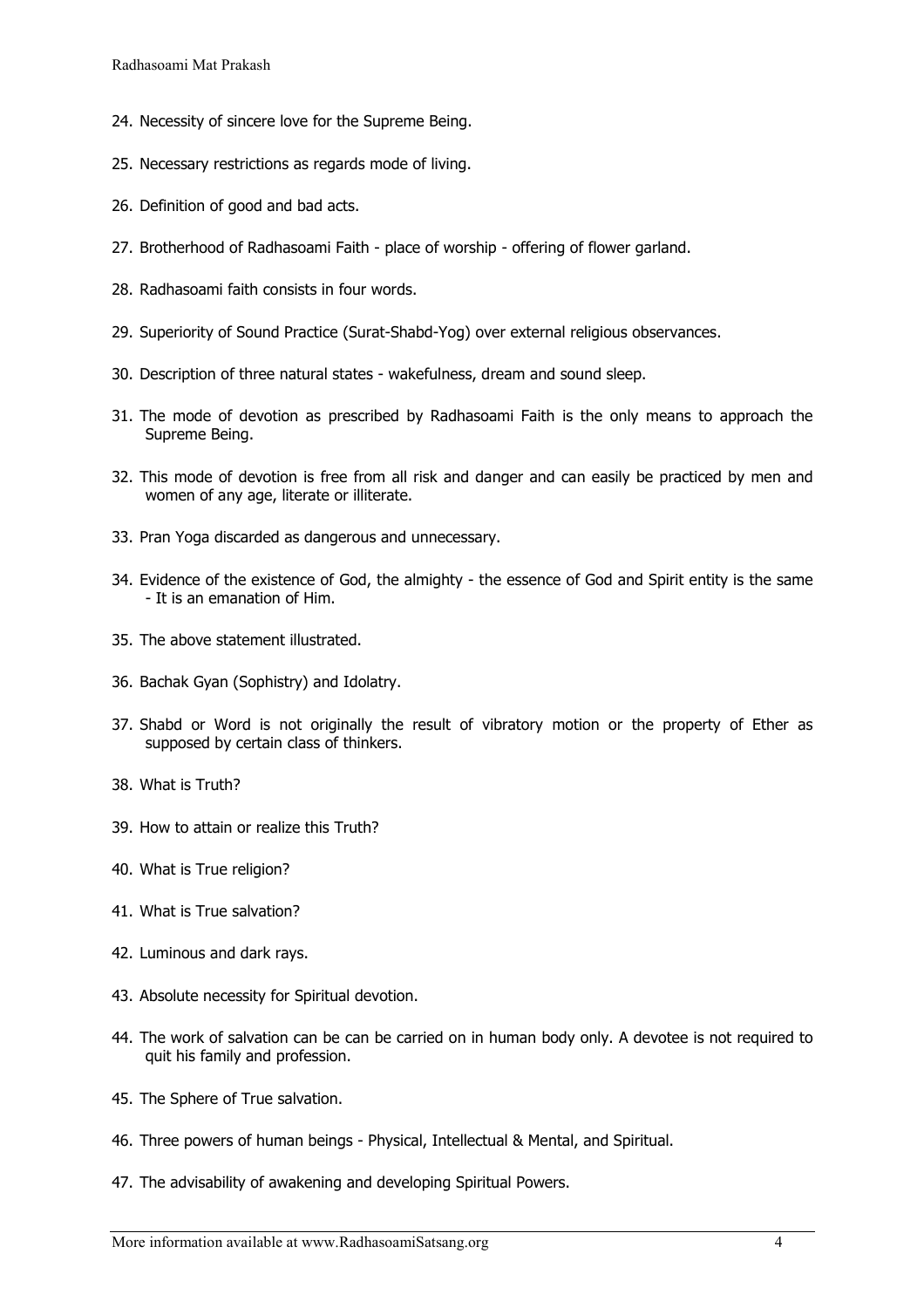Radhasoami Mat Prakash

- 48. Love for Supreme Being.
- 49. Faith.
- 50. Incarnations.
- 51. Necessity of a contemporary Sant Sat Guru.
- 52. Distinguishing features of Sant Sat Guru or True Guide (adept).
- 53. How a sincere devotee will act when he meets a Sant Sat Guru.
- 54. Atheist labouring under a mistake.
- 55. Matter and Motion.
- 56. Transmigration of Soul.
- 57. Description of Karma reduction and obliteration of their effects.
- 58. Description of four Principal Personages concerned in the practice of Radhasoami Faith.
- 59. The work of regeneration.
- 60. Radhasoami Faith is open to all mankind, who may or may not renounce their old creed.
- 61. People desirous of seeing miracles etc., unfit to follow Radhasoami Faith and practice devotion prescribed by it.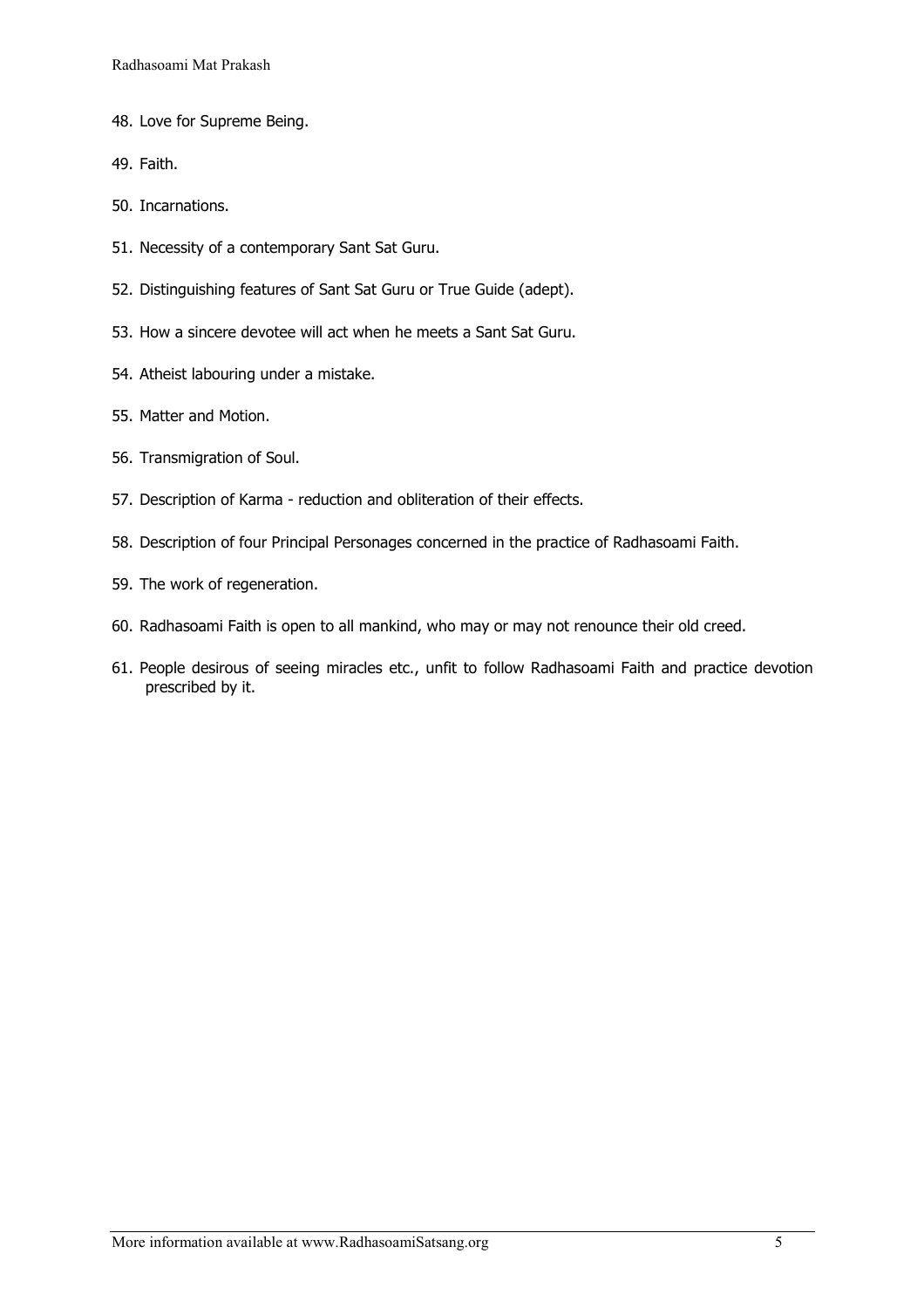# **1. Radhasoami – the Holy Name of the Supreme Being.**

- 1. The Radhasoami *mat* or Faith derives its name from its original founder, the Supreme Being, Radhasoami, who appeared in this world in human form and designated Himself Sant Sat Guru or perfect Saint or True Guide and Preceptor, and preached holy doctrines to the sincere Enquirer of Truth for the deliverance of their spirit from the bondage of body and surroundings, as well as from the pains and pleasures of this world, and for the ultimate admission (of their spirit entity) into the Holy Presence of the Supreme Being after traversing and breaking through the trammels and impediments in the material spheres.
- 2. The holy name Radhasoami has been given out by the Supreme Being Himself. It resounds in splendid refulgence in the higher spheres and can be heard within themselves by those, who perform devotion by practicing *Surat-Shabd-Yog* according to the instructions given by the Supreme Being Himself.
- 3. All obstacles thrown in the way and traps laid by 'Universal Mind and Matter' to stop or interfere with the progress of a pilgrim to the highest mansion of the Supreme Being in pure spiritual regions disappear at once on the pronunciation of name Radhasoami by the devotee; such is the immediate effect and beneficial influence exercised by this 'Almighty Name'. It, at once, strikes awe and terror in the heart of the conflicting agents and revolting forces met with by the devotee while traversing the material regions and gradually removes them altogether from his path.
- 4. This holy name Radhasoami signifies both the Supreme Being and the Original Spirit or Sound Current (or Word), which emanated from His Holy Feet, and which is the prime factor and principal agent in the whole creation.

# **2. Three Factors in Creation.**

- 5. According to Radhasoami Faith, there are three factors in the creation, of which the
	- 1. First and principal and the prime mover and life giver is the Spirit, or Word or Sound;
	- 2. The second or the main working factor is Mind; and,
	- 3. The third the Matter, of which the body and senses (the instruments of action) are made.

The first principle or factor, namely Spirit is the prime cause of everything and presides overall, and has its abode in the uppermost regions above all and beyond the Mind (the second factor) in the innermost part of the body.

The locality of the Mind or the second factor is below that of the spirit or the outside the innermost quarter, while the flesh or body formed of matter,

The third factor occupies the outermost portion of the vehicle or human form with senses attached thereto.

Accordingly there are three degrees, and hence three grand divisions in the Universe or Macrocosm with corresponding divisions in the human body or the Microcosm.

6. The degrees or grand divisions, comprised in the entire creation, according to Radhasoami Faith are –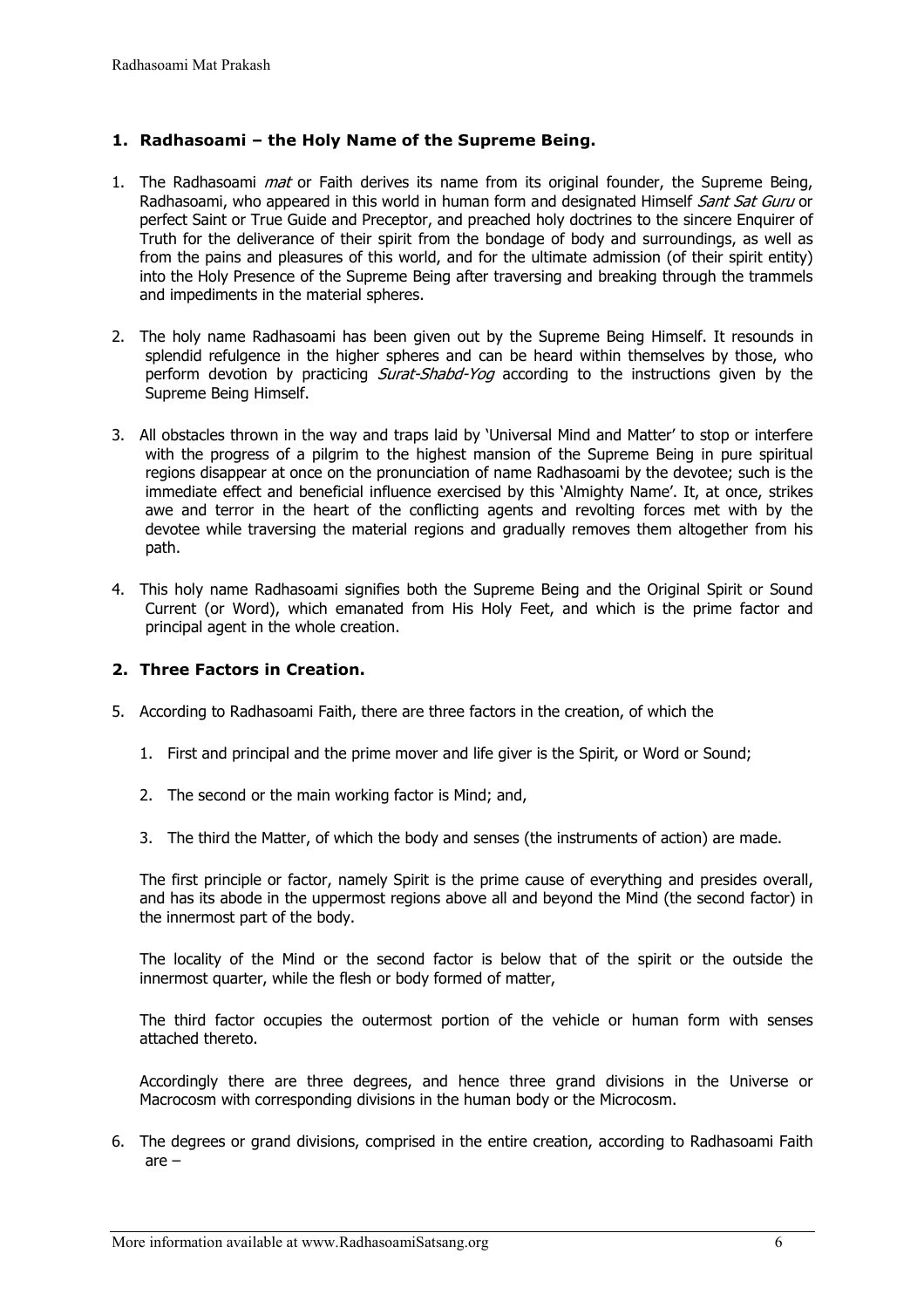- 1. Spiritual
- 2. Spiritual-Material
- 3. Material-Spiritual

Pure spirit, uncontaminated with matter, exists in the first grand division. Here the Supreme Being reigns over absolutely spiritual life. This, the purest possible form of life, has no desire but to love and serve the Supreme Being. The joys – the very existence – of this pure spirit – life are derived from the Supreme Being who is the ocean of Spirit, love and joy. Nothing concerning this degree is known or has been known to the founder of any other religious creed. It comprises six sub-divisions and is called the *Dayal Desh* or the region of Mercy.

- 7. The second or Spiritual-Material degree or grand division is entirely free from all worldly passions and desires of the lower order. Likening the Supreme Being to an ocean, the president of the second degree is a tide from that ocean. He is a kind of Viceroy, who rules over all life existing in the space comprised in the second and third grand divisions committed to his care. As its name indicates, the spiritual-material degree contains both spirit and matter. But matter is comparatively speaking, pure and is subject to, and controlled by spirit. Life here is very pure and though clothed in pure material forms, spirit predominates. This degree also comprises of six sub-divisions and is called the *Brahmand* or the regions of Universal Mind and Pure Matter.
- 8. In the third or material-spiritual degree matter predominates over Spirit. Life is composed of spirits clothed in coarse matter. Having quite forgotten the higher abode from which they originally sprang, the spirits here have acquired carnal desires and passions. This also comprises six sub-divisions and is called the Pind or the regions of Individual Mind and coarse matter.
- 9. This degree is dominated over by a wave emanating from the Supreme Being and flowing through the tide which has already been likened to a Viceroy. This wave or current may, for want of a better name, be called a Governor, who presides over the material universe and controls matter.

# **3. Our Solar System belongs to the third degree.**

10. All solar systems, like ours, are included in the third degree. Beyond all solar systems in this plane, is the locality of the second degree; beyond that locality again is the situation of first degree, the residence of the Supreme Being.

#### **4. Correspondence of Macrocosm with Microcosm.**

11. The above three grand divisions in the Universe have a correspondence, or are in the same plane, with similar divisions in the human form or body which is a miniature or Microcosm of the Great Universe or Macrocosm.

# **5. The Supreme Being distinguished from the Gods of other religions.**

12. The Supreme Being as already said is unknown. The Spirit or the Viceroy, who presides over the second degree, is the Lord God of the Bible; he is Sat or Sachchidanand or Shuddh Brahm of the Vedantees; the Nirvan of the Jains and the Buddhists and the Lahut of the Mohammedan Saints. The Spirit or Governor who rules over the third degree is the Brahm or Parmatma or God of most religions of the world.

#### **6. The second and third degrees contain Spirit and Matter, the former predominates in the second, and the latter in the third degree.**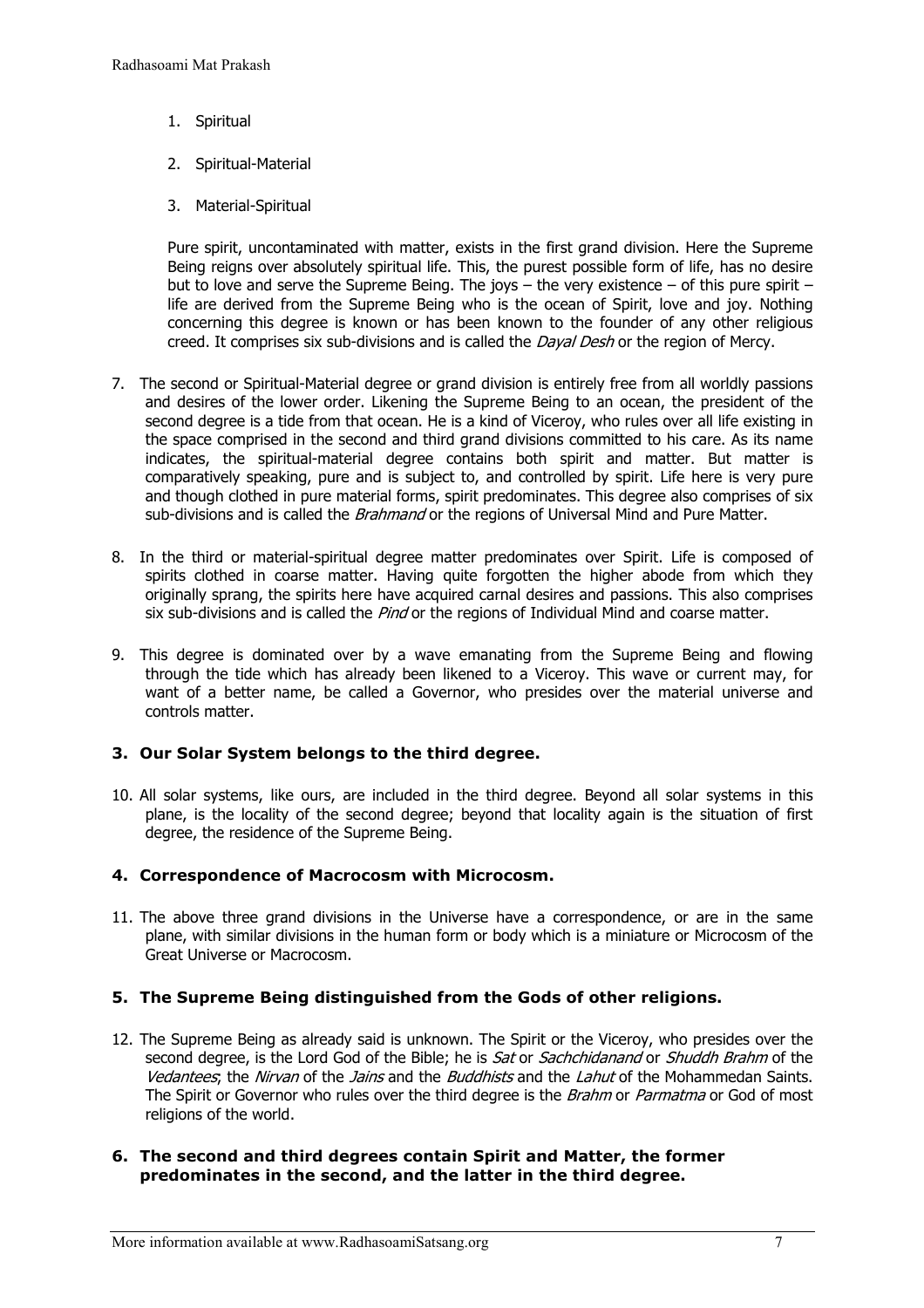- 13. The entire creation below the first degree is composed of two parts, namely, spirit which is all good and pure, and matter which is always more or less bad. Human being is a drop from the ocean, that is, the Supreme Being. This drop of pure good spirit is so mixed with matter that it becomes in bondage thereto, and unless aided by a Supreme Spirit is always liable to yield to temptation and deteriorates or sinks down in matter.
- 14. Thus all emanations from the Supreme Being, though absolutely pure at the outset, get less and less so, as they become more and more steeped in the matter. In the second degree, this mixture or combination is insufficient for it to triumph over spirit, but matter predominates so largely over the spirit in the third degree that the strength of the spirit is feeble and matter dominates.

#### **7. Necessity of Matter in the second and third degrees.**

15. Nevertheless, matter is actually necessary for spirit life in the second and third degrees. But for matter, the Supreme Being would be one huge Ocean filling all space. Before the creation, spirits lay at the foot of the Supreme Being in an unmanifested mass. These spirits could have had no separate form, no individual existence, except by an admixture of matter. Thus they could have attained no knowledge of Supreme Being. As fire is necessary to light an ignitable substance, so is the spirit required to give life to matter. At the death of every creature the liberated spirit entity merely changes its covering, or in other words, takes up its abode in a like form or that of some other creature.

#### **8. The ascending and descending scales in Creation.**

16. There are two streams in our solar systems; the one ever improving, the other always deteriorating. The spirit entities of the first of these streams pass from the plants through the lower creation till they reach human form; they then become angels or heavenly spirits and ultimately merge into Supreme Being or remain in His presence. Maintenance of individuality in the changes later than human being depends upon the practice of devotion according to Surat-Shabd-Yog or the union of the spirit entity with the Word – the Word being the emanation from the Supreme Being. If such devotion is not practiced, the spirit entity loses its previous individuality and becomes merged into a lower stage fit for its reception. A devotee, when merged into the Supreme Being, can assume one's individuality at pleasure. Such a being is called a perfect *Sant*, a special and beloved Son of Supreme Being. But the spirits who belong to the deteriorating stream are wholly under the influence of matter. At every change they get lower and lower until they reach the lowest form in creation.

# **9. The Special and Beloved Sons of the Supreme Being or Sants.**

17. The Supreme Being has special and beloved sons called *Sants* and *Param Sants*, who are full of mercy and love and who descend periodically upon the earth to deliver spirits from the bondage of matter and to carry them to the presence of the Supreme Father.

# **10.One should look for a Sant or Sadh to approach the Supreme Being.**

18. Any person desirous of reaching the Supreme Being must search for a *Sant Sat Guru* (Incarnation of the Supreme Being) or a *Sadh Guru* (one who has reached the top of the second grand division) and invoke His help, and receive instructions from one of those Superior Guides, as to the manner of his devotion and procedure.

# **11.Definition of Sant Sat Guru.**

19. A *Sant Sat Guru* is one who has either descended directly from the highest division or reached that quarter by practice of *Surat-Sahbd-Yog* under the immediate direction of the former.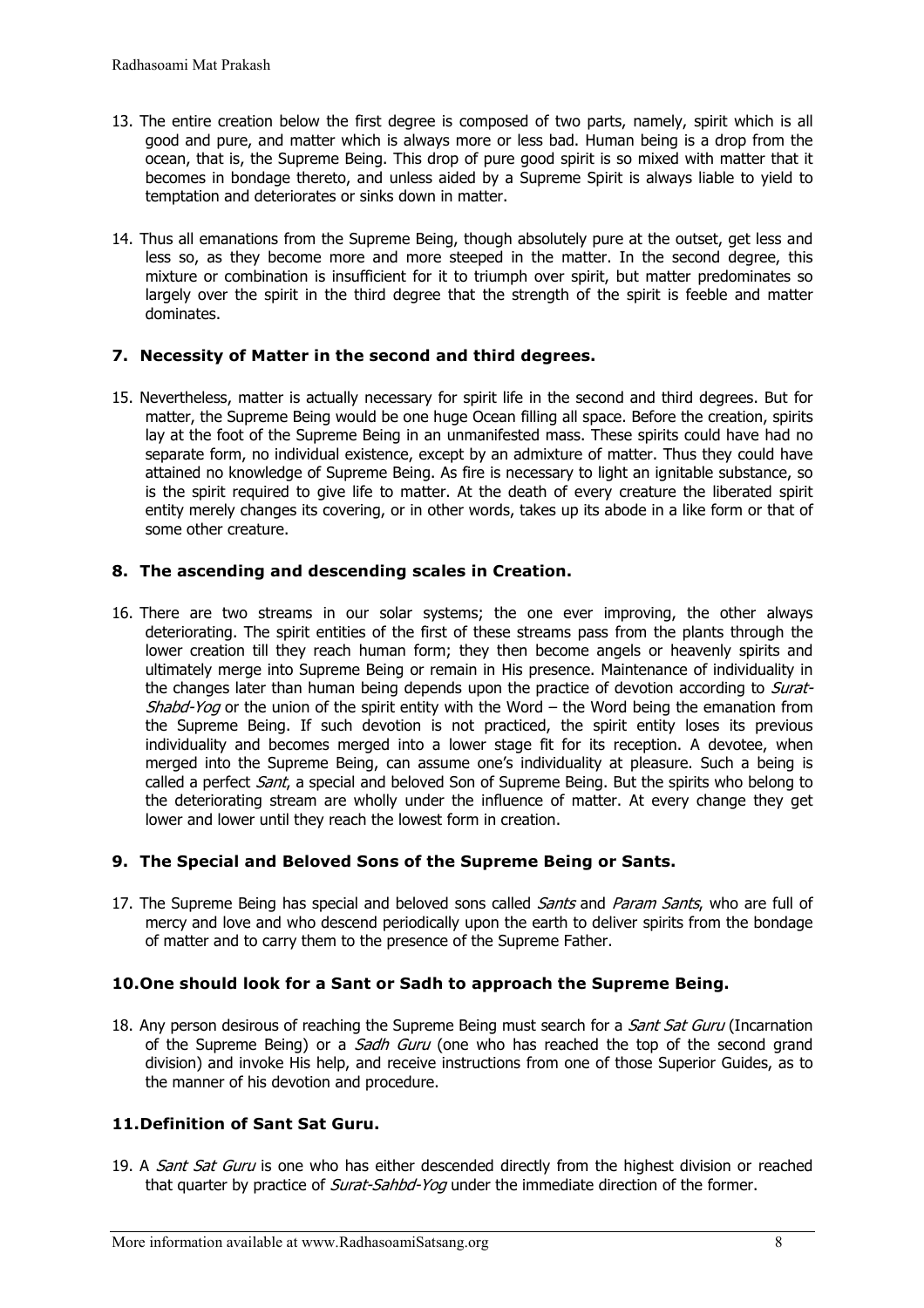# **12.Definition of Sadh Guru and Satsangi.**

20. A *Sadhguru* is one who has descended from the top of the second grand division or reached it by the practice of *Surat-Shabd-Yog* under the direction of the *Sant Sat Guru* and is proceeding towards the highest division. A Satsangi is one who having full belief and confidence in Sant Sat Guru and His words is practising Surat-Shabd-Yog under His immediate direction and having traversed some distance is pushing on upwards.

#### **13.The Supreme Being is both personal and impersonal.**

21. The name of the Supreme Being is Radhasoami. He is impersonal, but personal in the second and third divisions and when He manifests Himself through humanity as *Sant Sat Guru*. His attributes are mostly met with in the Sant Sat Guru, who might be called an Incarnation of Sat Purush Radhasoami, the True Supreme Being.

# **14.Definition of true salvation.**

22. The deliverance of spirit entity from bondage of body, senses and mind, and its gradual ascension and eventual entrance into the first or highest division by the practice of Surat-Shabd-Yog is perfect salvation according to Radhasoami Faith. At present the *Surat* or Spirit entity which is a particle of the Supreme Being or a ray from the Supreme Sun or a drop from the Supreme Ocean of Spirit, having descended from the highest or first region has become encased in material coverings, and in a manner intermingled with matter and is in this, the third region, subject to the forces or carnal desires and passions resulting from such mixture.

#### **15.Spirit entity, subject to birth and rebirth in the second and third degrees.**

23. In its descent from the highest region the spirit entity has become enveloped in various coverings of matter or bodies, and so long as it remains in the second and third division where matter exists, it can not be freed from re-birth in the lower or higher regions. It is only in the first or highest division where there is no matter, that there is no re-birth.

#### **16.Radhasoami Faith not built on scriptures of any religion – The efficacy of Surat-Shabd-Yog testified by inspired religions.**

24. Radhasoami Faith is not built on the basis of scriptures appertaining to Hindu or any other religion, but on the precepts or instructions of the Supreme Being Himself, who appeared on this earth in human form and graciously performed the functions of a *Sant Satguru* for the benefit of degraded humanity. The original books of all inspired religions, however, bear sufficient testimony to the superiority and efficacy of the *Surat-Shabd-Yog* as the only means and the only highway to the highest heaven.

#### **17.The internal sound current is the means of raising spirit, difference of Dhunyatmak and Varnatmak names. The power of Sound Current or Shabd.**

- 25. The sound heard internally is a current which has originally emanated from the Supreme Being and is the means not only of concentrating the will but also of raising spirit entity to the source from which it emanated.
- 26. At the time of initiation, a novice receives instructions as regards the particulars of Shabd of each sub-division by means of which one has to raise one's spirit entity upwards. This is called Dhunyatmak name, while that uttered by tonque is called Varnatmak name.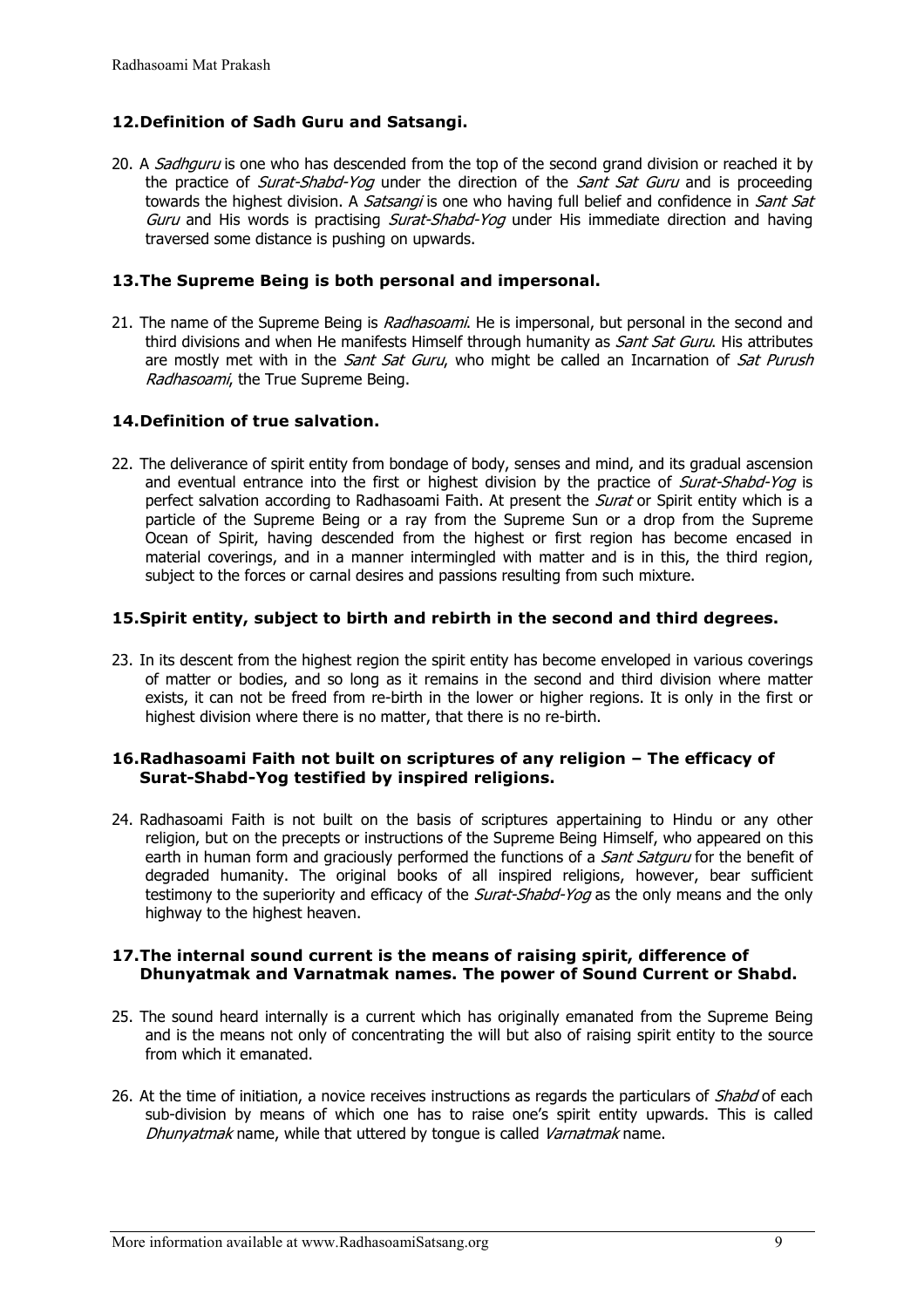27. It must be clearly understood that by *Shabd* or 'Word' or internal voice is meant the spirit or life current which enlivens every part of the body and is the main principle or essence which supports life in and gives activity to every being or body in the whole creation or universe. Even in this world everything is done by means of word or sound, and all affairs are managed through its instrumentality, as one speaks or gives order and the other attends to it or carries it out into execution. The instantaneous effect of word or sound on human beings and even on animals is so apparent in everyday experience of our life that it needs no further explanation.

#### **18.The state of Spirit entity in the third degree – The change of its powers with the change of its spheres.**

28. At present the spirit entity of a human being is residing in the third or material-spiritual region, and has, therefore, to do all the work here by means of the senses and the mind which are mediums between it and the material objects, and consequently, as a natural result, its power has become quite hampered. But as soon as it begins to ascend, the powers, which are now lying dormant, become active and the spirit entity acquires ultra-material or higher power.

#### **19.The method of taking back the Spirit entity to its original source is to ride the sound current.**

- 29. The method for taking back the spirit entity to its Supreme Source is first to concentrate at the focus of eyes the spirit entity and mind which are defused in our body and in a manner tied to external objects by desires and passions, and next to commence its journey homewards by attending to the internal sound, or in other words, by riding the life or sound current which has originally emanated from the Supreme source.
- 30. The current which has been instrumental in having brought it down here must naturally be the only 'True Path' for its return to the original source, and whoever finds this current is on the path of emancipation. This current which is the spirit and life current is called in the Radhasoami Faith, "Sound' or 'Word" or Holy Name.

#### **20.Testimony of sound as given by other religions.**

31. Other extant religions also give distant allusions to this life or "Sound Current"; for instance in the Bible, we find, "In the beginning was the Word, and the Word was with God, and the Word was God." The *Vedas* also have '*Nad* or Word, the '*Pranav*' or '*Om*'.

# **21.The Shabd of Radhasoami Faith distinguished from that of other religions.**

32. But there is difference between the 'Word' and 'Sound', which is alluded to, in the different extant religions and that in Radhasoami Faith. Their information is not confined to the 'Word' or 'Sound' of one and the same sphere. Some belong to the spiritual-material and some to material-spiritual regions. While the 'Word' or 'Sound' mentioned by Radhasoami Faith appertains to the first or highest spiritual sphere. These 'Sounds' are not nominal words or names like the names of common things, but are real sounds resounding in their appropriate spheres like the ringing sound of bell, shell, etc.

#### **22.The efficacy of the real name or sound to approach the center from which it emanates.**

33. By merely repeating a name or word, the thing or substance which it designates or to which it appertains can not be acquired, but by hearing a real 'Word or 'Sound', the center from which that sound is emanating can be approached. You can not obtain bread by simply repeating the word 'bread' unless you go to a baker's shop and purchase it there.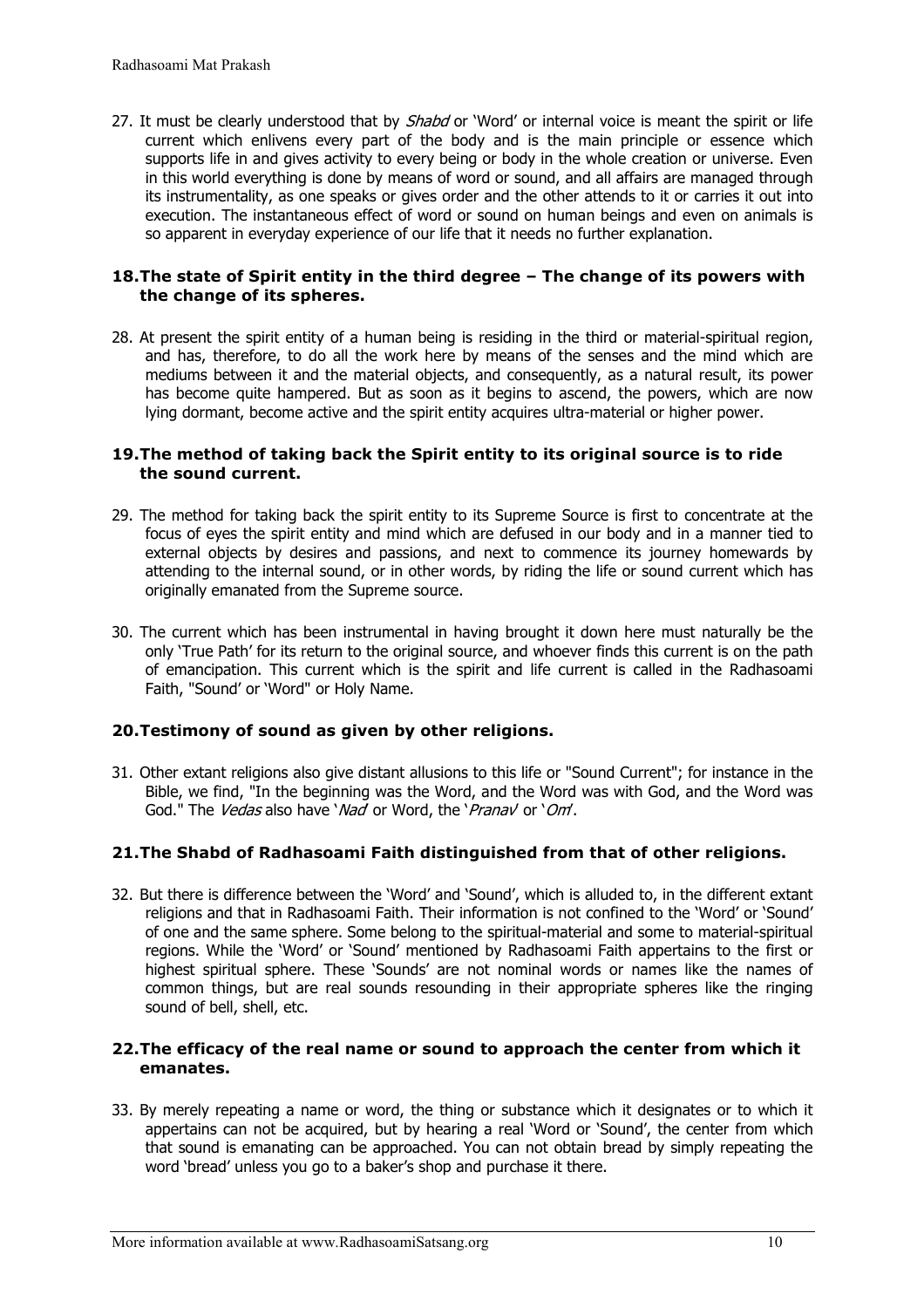34. So by internal repetition of "real holy 'words' or 'names'" one can only collect together at the focus of the eyes, the spirit entity which is diffused all over the body, but by internally hearing the sounds thereof one can actually hold communion with and gradually approach the centers whence these 'Holy Sounds or Names' emanates.

### **23.Necessity of sincere prayer.**

35. Prayer is necessary to obtain blessing and mercy to help human being's perfect salvation, but it must be offered from the innermost of heart and not confined to mere utterance. It must also be backed up by works of faith and charity performed through love and affection for the Supreme Being.

#### **24.Necessity of sincere love for the Supreme Being.**

36. Great stress is laid in the Radhasoami Faith on engendering love for the Supreme Being. This can only be done when all worldly desires are gradually eradicated from the mind, and it becomes impressed to the inmost core, with the unbounded bliss that might be attained approaching the Supreme Being, Radhasoami. Love being attraction, it is quite plain that the devotional practice for approaching the Supreme Being will become very easy indeed, if there is true love for Him, and devotion, instead of being a thing of duty, will be the highest and most blissful work in this world.

#### **25.Necessary restrictions as regards mode of living.**

37. In following this mode of devotion the following restrictions are made with regard to diet and mode of living. No intoxicating drinks or drug and animal food is to be taken and immoderate indulgence in any desire is to be avoided. Animal food is forbidden on account of its producing a materialistic tendency in human nature, and intoxicating drink is detrimental to a calm and natural state of brain and the nervous system Other public and private duties should be carried on as usual.

# **26.Definition of good and bad acts.**

- 38. The moral code appertaining to Radhasoami Faith is comprised in two sentences
	- I. All acts including spiritual practice, which tend to free the spirit entity from matter & raise it towards its source, are good works.
	- II. All acts, which tend to degrade the spirit by weighing it downwards deeper and deeper into matter, are bad work. Again any action done with a view to help the needy from unselfish motives is good work; and contrary, bad work in this world.
- 39. Radhasoami Dayal says that the highest aim and object of every spirit being should be to gradually throw off the coating of matter with a view to return to the Supreme Source. This is what He defines as 'Good'. To seek worldly objects, to set the heart entirely on worldly affairs is a retrograde movement; and this is 'Bad'. The next aim of every human being should be to do good to his fellow creatures by thoughts, words and deeds as for as practicable, and to avoid injuring them except in the interest of society or for the good of many.

#### **27.Brotherhood of Radhasoami Faith – place of worship – offering of flower garland.**

40. Priests in the ordinary acceptation of term find no place in Radhasoami Faith. All the followers are originally equal and form one big brotherhood or fraternity. But the superiority of a member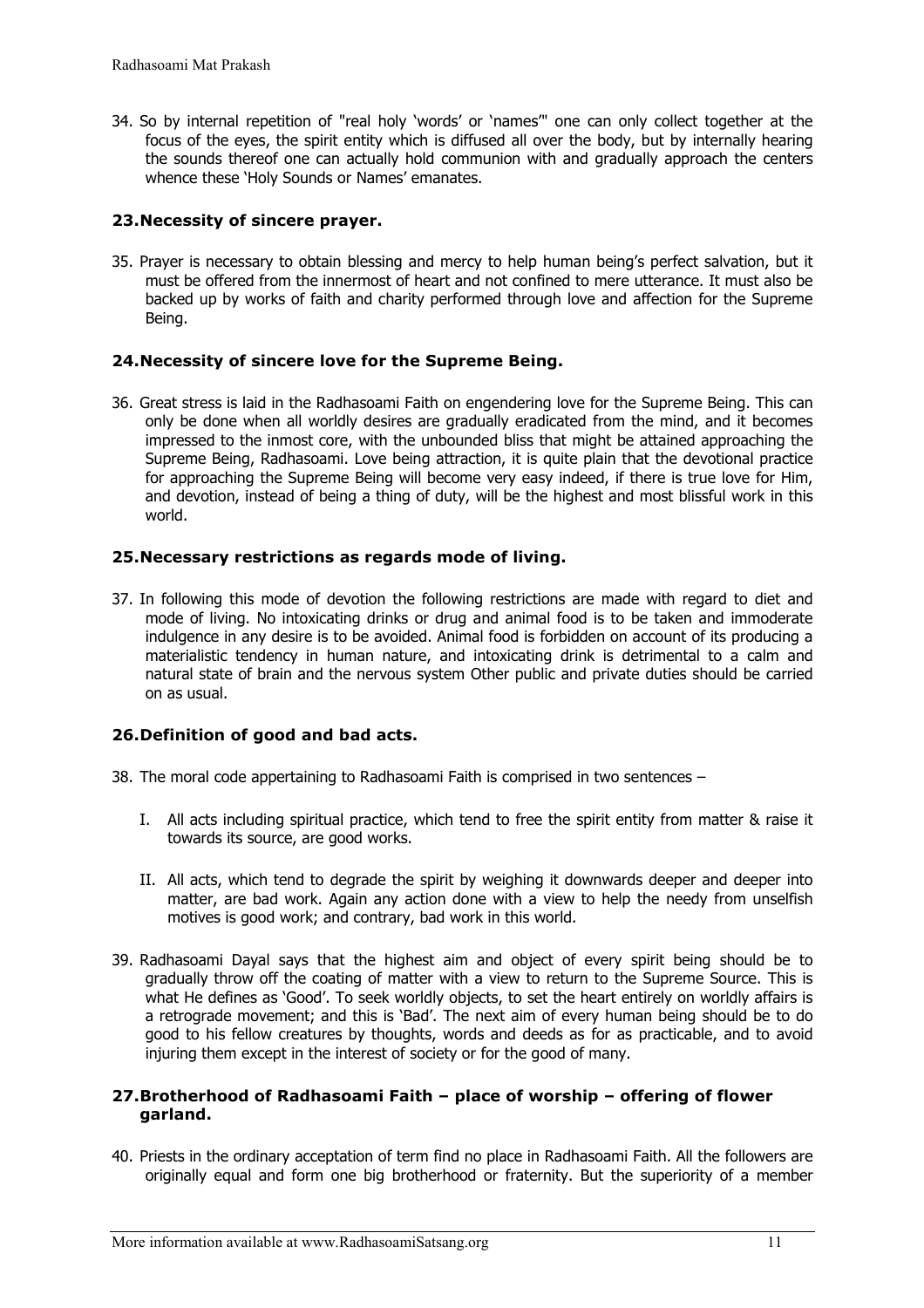depends on the degree of love, which he imbibes for the Supreme Being, and on intensity of the desire he manifests to approach Him. The more fervent members receive inspiration and preach to others, also by giving them counsel. There are no temples and no shrines. Any house or even open air is equally fit for the purpose of worship. No place is holier than another is except where Sant Sat Guru resided while on earth. Each member of a congregation assembled for worship brings a wreath of flowers, which he places round the neck of Preacher. Immediately or at the close of the service or *Satsang*, this wreath is returned to him and sanctity thus obtained.

#### **28.Radhasoami faith consists in four words.**

- 41. The Radhasoami Faith is comprised in four words, viz.
	- 1. Sant Sat Guru.
	- 2. Sat Shabd or Sat Nam.
	- 3. Satsang
	- 4. Sat Anurag or sincere love for the Supreme Being and Sant Sat Guru.

#### 42. -

- 1. Sant Sat Guru. He has already been described above.
- 2. Sat Shabd or Holy and True Name is the Sound proceeding from the original source. It undergoes some changes, or in other words, is enveloped in a sort of covering at every step in its descent in material regions. By step is meant each sub-division or sphere.
- 3. Satsang is attendance on the Sat Guru, hearing His discourse, reading His works, and performing acts of faith and charity inspired by love for, and a desire to approach, the Supreme Being. This is external *Satsang*. Internal *Satsang* is the application of mind and spirit entity to the sound current at the time of practice and an effort to raise them to higher spheres.
- 4. By sincere love is meant a strong fervent desire and perseverance to approach the Supreme Being. This desire should outweigh all worldly desires.

#### **29.Superiority of Sound Practice (Surat-Shabd-Yog) over external religious observances.**

43. It is evident from the above that all external works of charity, worship, pilgrimage, or mere reading of holy books, unless accompanied by internal practice of Surat-Shabd-Yog (or the union of Spirit entity and the Holy Word) do not lead to True Salvation which can only be attained by raising the spirit entity to the First Degree or pure spiritual regions. One may reap the fruit of such act by obtaining happiness in the same or a new body on re-birth, in the same or a higher sphere. But to approach the Supreme Being, there is absolutely no other means except the practice of Surat-Shabd-Yog under the guidance of a Sant Sat Guru or a Sadh Guru, or a sincere lover of the Supreme Being who has received instructions from, and is helped in his practice by one of those Superior and Holy Spirits.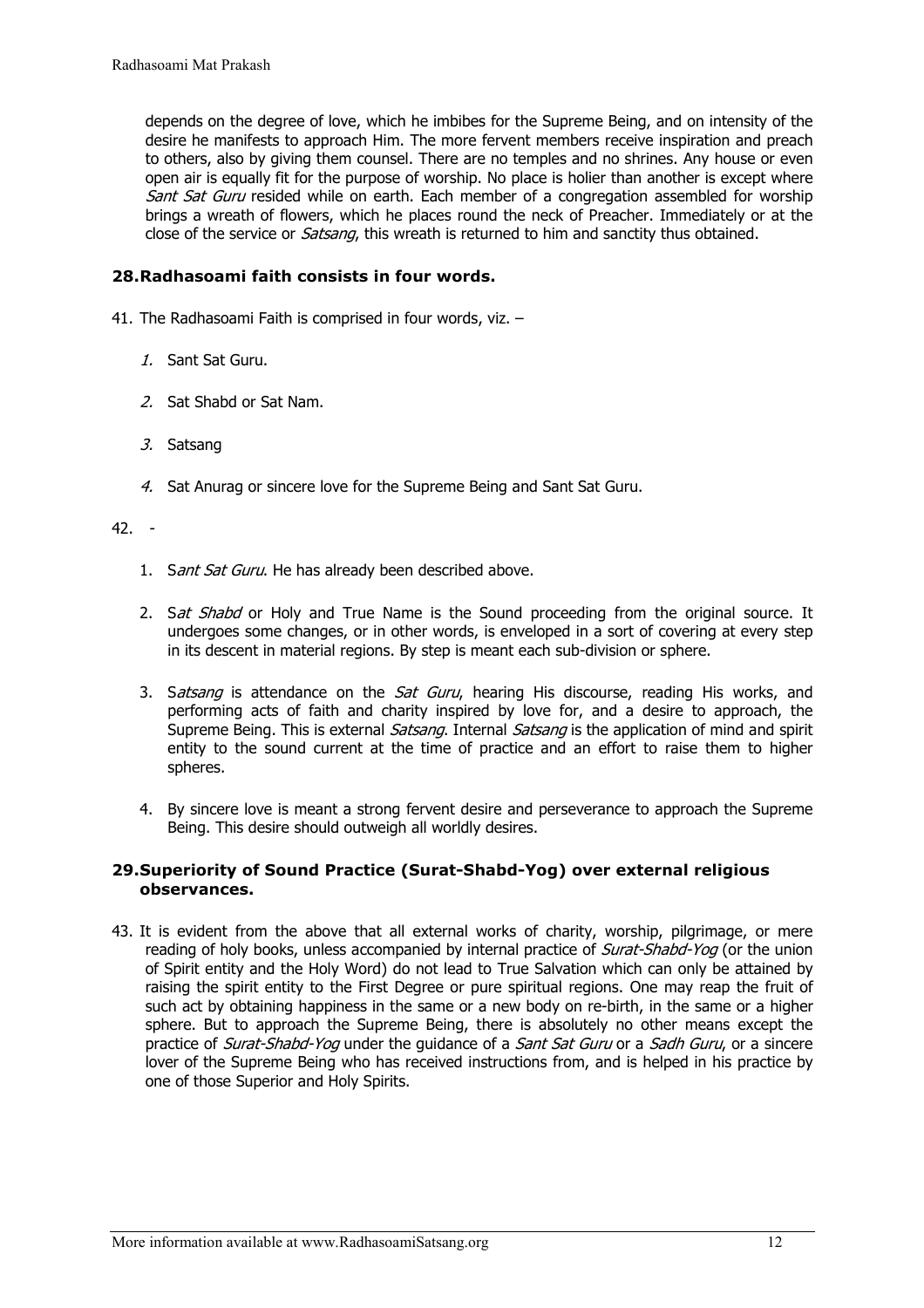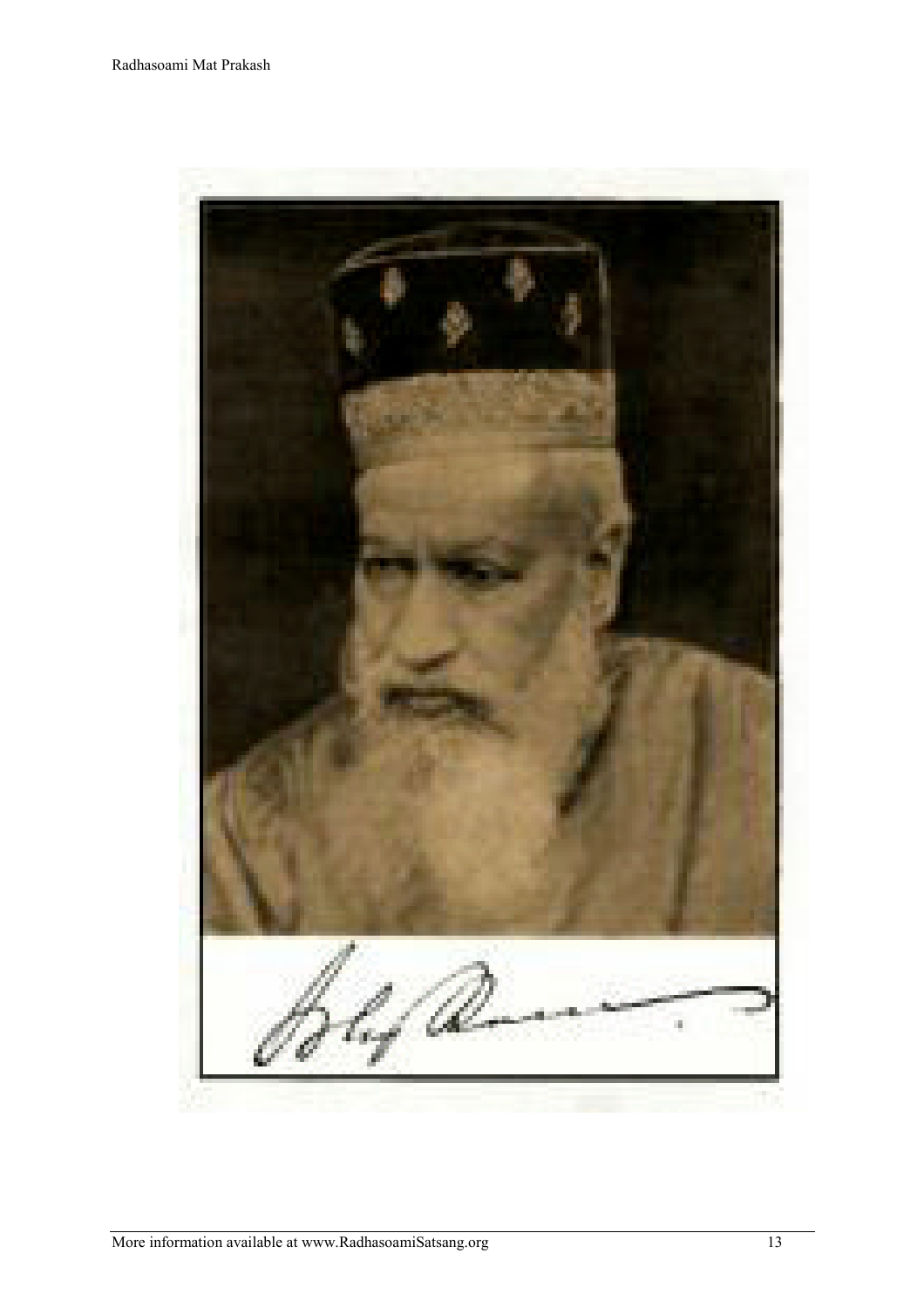#### **30.Description of the three natural states – wakefulness, dream and sound sleep.**

- 44. It is necessary to remark here that every human being passes through three states of life normally in every twenty-four hours, viz. –
	- 1. The wakeful state in which he works with his senses and limbs, feels pleasure and pain, and comes in contact with other creatures and objects in this world. In this state the principal seat of the spirit entity is the pupil of the eye.
	- 2. The dreamy state in which his connection with the corporal body (or outer covering) and the senses as well as the external world cease or is slackened. He has no sensation of bodily pleasure and pain, and all anxiety about worldly affairs in a manner disappears. In this state the spirit entity is drawn within and upwards to the astral sphere where it dreams and comes in contact with astral creation, and works by means of internal mind and senses.
	- 3. The state of deep and sound sleep when all action of mind and sense ceases and the spirit entity is drawn further inwards and its connection with both the corporeal and astral bodies temporarily ceases. Breathing and motion of the heart and pulse continue, but in certain disease such as catalepsy as well as in the state of deep trance etc., the motion of heart and lungs also ceases owing to the spirit entity being withdrawn innermost.
- 45. It would thus appear that the connection of the spirit entity with the corporeal body and senses as well as the objects of this world is established during the wakeful state only, when the spirit current returns to its seat in the pupil of the eye where the sensation of worldly pleasure and pain is experienced, and the mind, the senses and the limbs perform their respective functions. This connection is temporarily severed when the spirit withdraws itself from its seat and all sensations and functions cease simultaneously. A similar change begins to appear when a man is dying, that is to say, his spirit current is gradually withdrawn from the extremities and when the pupil of the eye is turned upwards and inwards, the spirit entity flies and its connection with the body ceases for ever.

#### **31.The mode of devotion as prescribed by Radhasoami Faith is the only means to approach the Supreme Being.**

- 46. Radhasoami Faith prescribes the means or certain mode of devotion whereby a human being could at pleasure withdraw one's spirit from its seat in wakeful state, and thus release it to a certain extent from the bondage of body and senses and slacken its connection with the outer world and thus free oneself to the same extent from pain and pleasure of this world, and retire temporarily to take rest and enjoy the bliss of higher spheres within himself. A human being can traverse the regions of death and return to body at pleasure, or in other words, by practicing devotion for a certain length of time one can withdraw his spirit to the point where death takes place and even beyond it, and can, at pleasure bring it back to the seat occupied in the wakeful state and resume the functions of mind body and senses.
- 47. The benefits accruing from such a practice, viz., the enjoyment of bliss in higher regions within us and obtaining relief from the pleasures, pains and cares of this world as well as of the body etc., are self-evident proof of the great importance and extraordinary usefulness of the mode of devotion prescribed by Radhasoami Faith. This mode of devotion is the only and surest means of eventually attaining perfect salvation or complete liberation from the bondage of material coatings appertaining to the lower and higher regions of matter.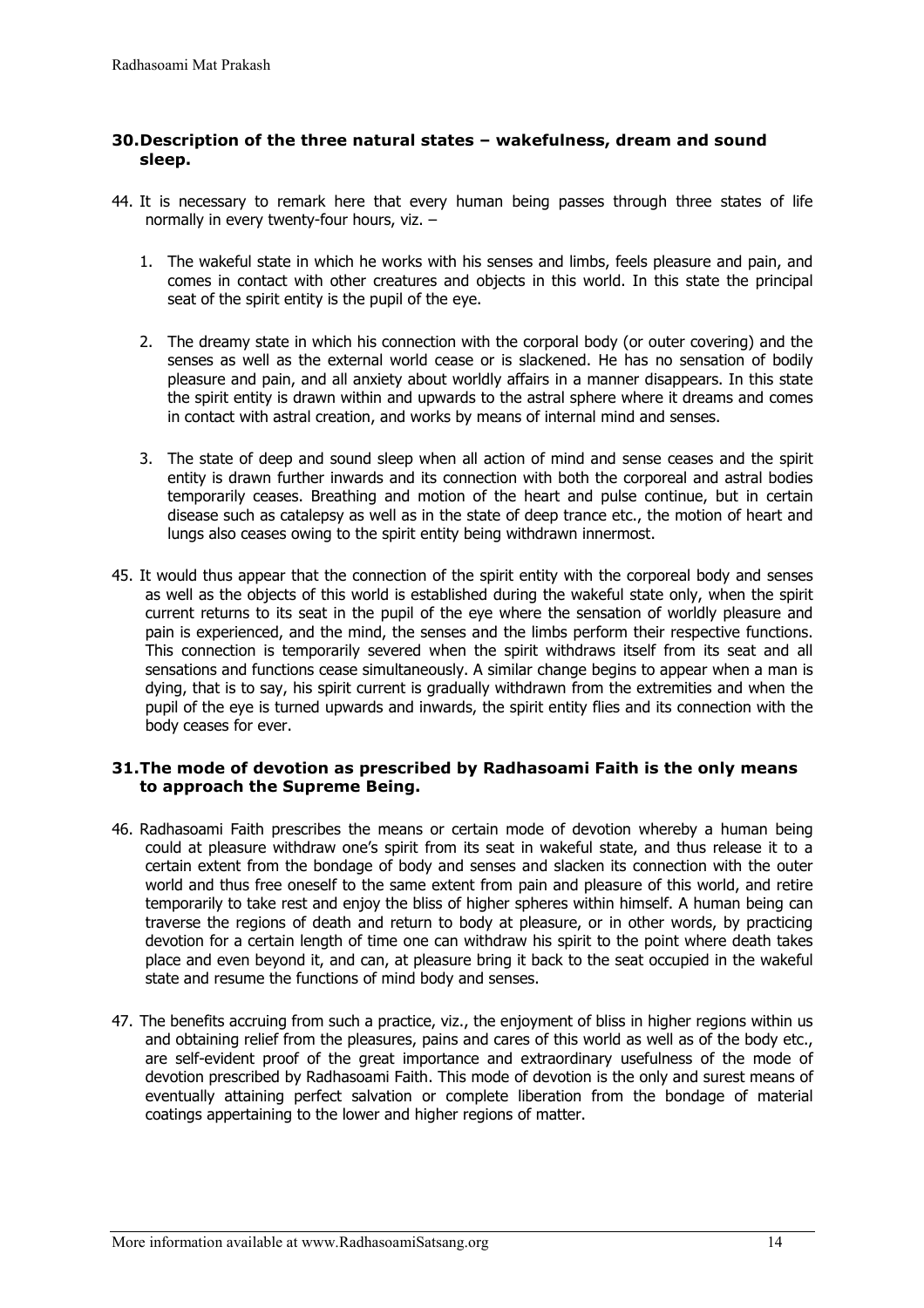48. It is rightly inferred from the above that there is no other way to raise the spirit entity to the highest sphere but the one prescribed by Radhasoami Faith, viz., removing or raising the spirit entity gradually from its seat in the pupil of the eye, in the same manner as it rises or withdraws at the time of death, and by catching or riding the 'Sound' or life current to carry it back towards the main source from which it originally descended.

#### **32.This mode of devotion is free from all risk and danger and can easily be practiced by men and women of any age, literate or illiterate.**

49. The mode of devotion referred to above is free from all dangers and is so easy of practice that a child of ten or twelve years as well as an adult and the old can perform it conveniently and comfortably at all times, without interfering with daily business of life. The mind of the devotee will gradually (as one progresses in his practice of faith) imbibe more and more love for the Supreme being, intensifying one's desire to approach Him in the highest region, and look upon the pleasures and objects of this world as trifling and transitory.

# **33.Pran Yoga discarded as dangerous and unnecessary.**

- 50. In times gone by and even now some persons consider *Pran-Yog* or the practice of suspending breathes and drawing it up to the sixth or seventh nervous centre or ganglion (the seat of which is in the interior, behind the point between the two eyes) as a means for obtaining salvation. There is no doubt that this practice secures the liberation of spirit entity from the bondage of coarse matter in the third grand division. But in the first instance the process is very difficult and is attended with danger in case of slight omission or commission as regards its rules and conditions, and secondly, the practitioner would still remain in the regions of matter, though pure, and therefore, subject to re-birth and the pains and troubles attendant thereon. A human being living with his family and pursuing his profession can hardly comply with the rigid and strict rules laid down for this practice and even those who have renounced the world, are scarcely able to carry out this practice without permanently endangering their health, and thereby their progress in the way of attaining their objects, namely, the raising of spirit entity to the sixth or seventh *chakra* (ganglion) or nervous center.
- 51. Moreover the *Pran* or breath current is dependent upon the spirit entity or 'Word' current for its life and support, as when the latter is drawn inward to more than ordinary extent the breathing is gradually stopped, or in other words, the  $Pran$  current also follows the spirit current or is withdrawn from the body, and its action gradually ceases.
- 52. Again the Pran current is a sub-ordinate agent to the spirit current and its function is limited to certain automatic action in the body, as when the spirit current is withdrawn during the time of sound sleep the function of senses and limbs ceases, and though the Pran current or breathing continues its action, it cannot exercise any influence over the senses and limbs which respond to the impulse from the spirit current only. The practice of *Pran Yog* is, therefore, discarded by Radhasoami Faith as difficult, dangerous, not carrying to the highest sphere and therefore useless and unnecessary.

#### **34.Evidence of the existence of God, the almighty – the essence of God and Spirit entity is the same – It is an emanation of Him.**

53. A sincere seeker after truth should allow no doubt to remain in his mind about the existence of the Almighty Creator, as the whole creation, terrestrial and celestial, from its design and object, and the immutable laws by which it is governed, bears evidence to the existence of the all powerful and controlling hand of an intelligent Supreme being. His power commonly called energy is diffused everywhere, but it requires impulse from the Supreme Source to put it into action, and this 'impulse' is the Prime Spirit or Sound Current which forming centers at certain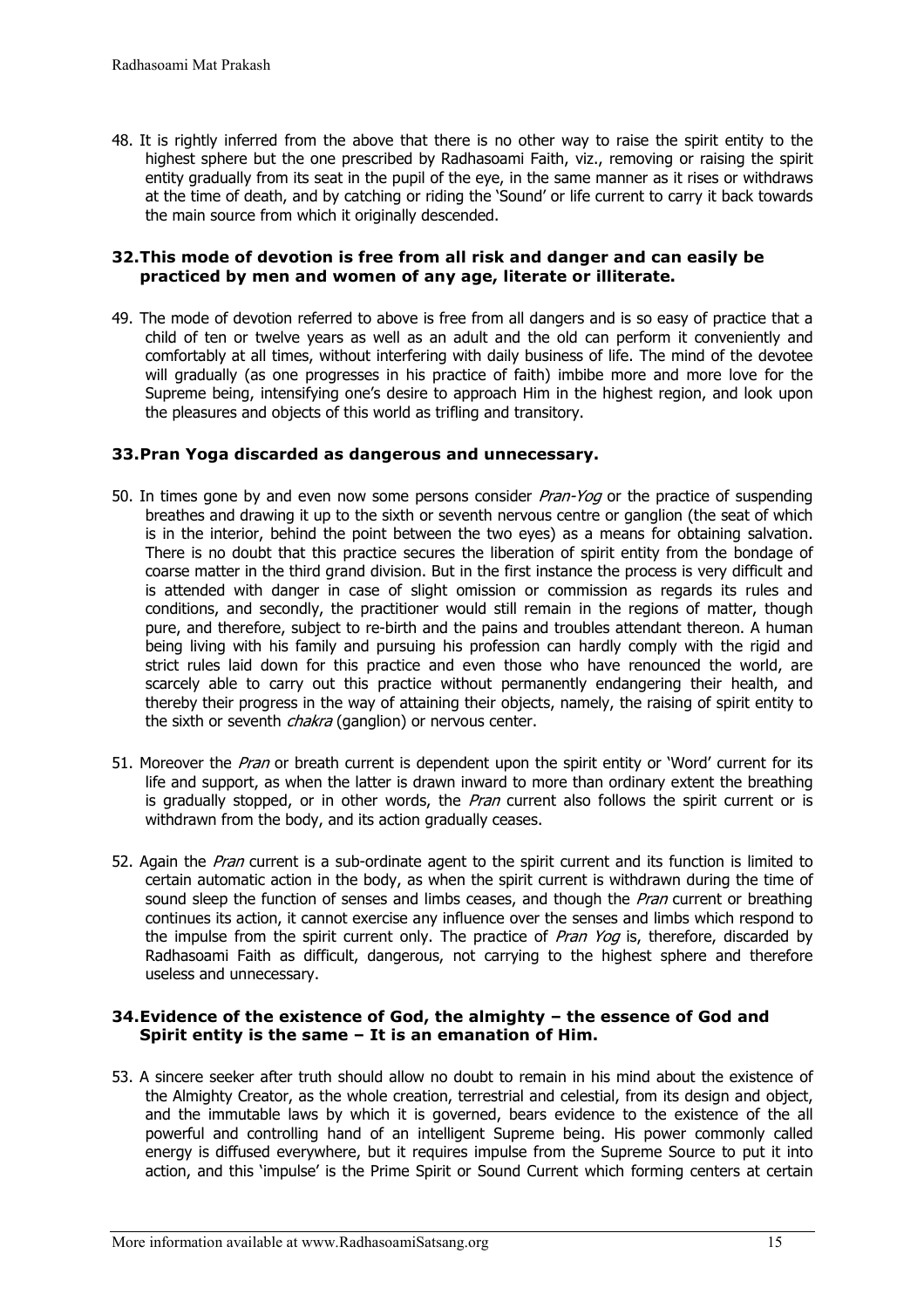distances completed the work of creation in each circle or system so designed, and descending in its course carried out the work of creation to the furthest limit. The lowest system is dependent upon the one higher than itself for its life and support, and this again upon one higher still and so on, until the highest sphere is reached which is the abode of the Supreme Power, the Prime Cause of the first impulse, or Life and Spirit Current. These systems are called solar systems, each working in subordination to the higher one, and all depending for their life and support on the Supreme Being.

54. This Supreme Being is the sole master of the whole creation, and the spirit entities clothed in body in this universe are emanations from Him, that is, there essence is the same, and they more or less exercise the same powers as the Supreme Being within their respective spheres or bodies, viz., controlling matter or the forces of nature and elements which work harmoniously in subordination to the Spirit Current.

# **35.The above statement illustrated.**

- 55. To understand the above more clearly one should carefully observe and watch the progress of plant from the time it germinates till it is fully grown up, and till it dies. Since the first manifestation of germ or spirit, the forces of nature, viz., attraction, repulsion, construction, chemical affinity, light, electricity and elements including gases etc., all combine and work harmoniously to aid its growth and sustenance. Again when the spirit separates itself from the plant, the very same forces help its decay and decomposition till the body or the form disappears. The same case is observable in the growth of all bodies in the animal and vegetable kingdoms from the time of germination or first manifestation of spirit till its separation from those bodies which results in death, decomposition or decay of the latter.
- 56. It may, therefore, be inferred from above that the spirit entities are emanations from the Supreme Being or the first and original cause of creation. Also that the spirit entities by the powers they exercise are the means of support and sustenance of the bodies thus created, and that their separation from those bodies is the cause of their death and decay.
- 57. It is evident from the above that the whole work of creation in various spheres is carried on through the instrumentality of emanations or spirit currents issuing forth from the Supreme Being as rays from the Sun, and that this creation exist and subsists as long as the spirit maintains connection with the body or the form it assumes, and that decay and decomposition follow the severance of this connection; that matter and all forces resulting from its contact with spirit entities in various spheres are wholly controlled by spirit current and that nothing can move or act by itself without an impulse from the spirit force which is immortal. Matter within its sphere is also imperishable in its original form namely chaotic or atomic, but it owes its life and activity to the impulse from the spirit force.

# **36.Bachak Gyan (Sophistry) and Idolatry.**

- 58. There are people who have gone to the one or the other extreme in forming their opinion and conducting the worship of the deity, that is to say, some have adopted the worship of form or some sign said to have appertained to the 'Creator' when He incarnated Himself in human form, or to one of the superior spirits who appeared in this world as prophets or mediators; while others regard Him as formless and Omnipresent and contemplate Him as 'Akash' or Ether pervading the entire creation and space.
- 59. According to Radhasoami Faith, the above both schools of thinkers appear to be in fault, in as much as they exhibit utter ignorance of the real state of things, and, therefore, the means adopted by them for their salvation are faulty and defective. There is no doubt that the Supreme Being is formless and boundless; but, when a current from this Prime Source descended into the lower sphere and in a manner animated and awakened matter, the first form produced by the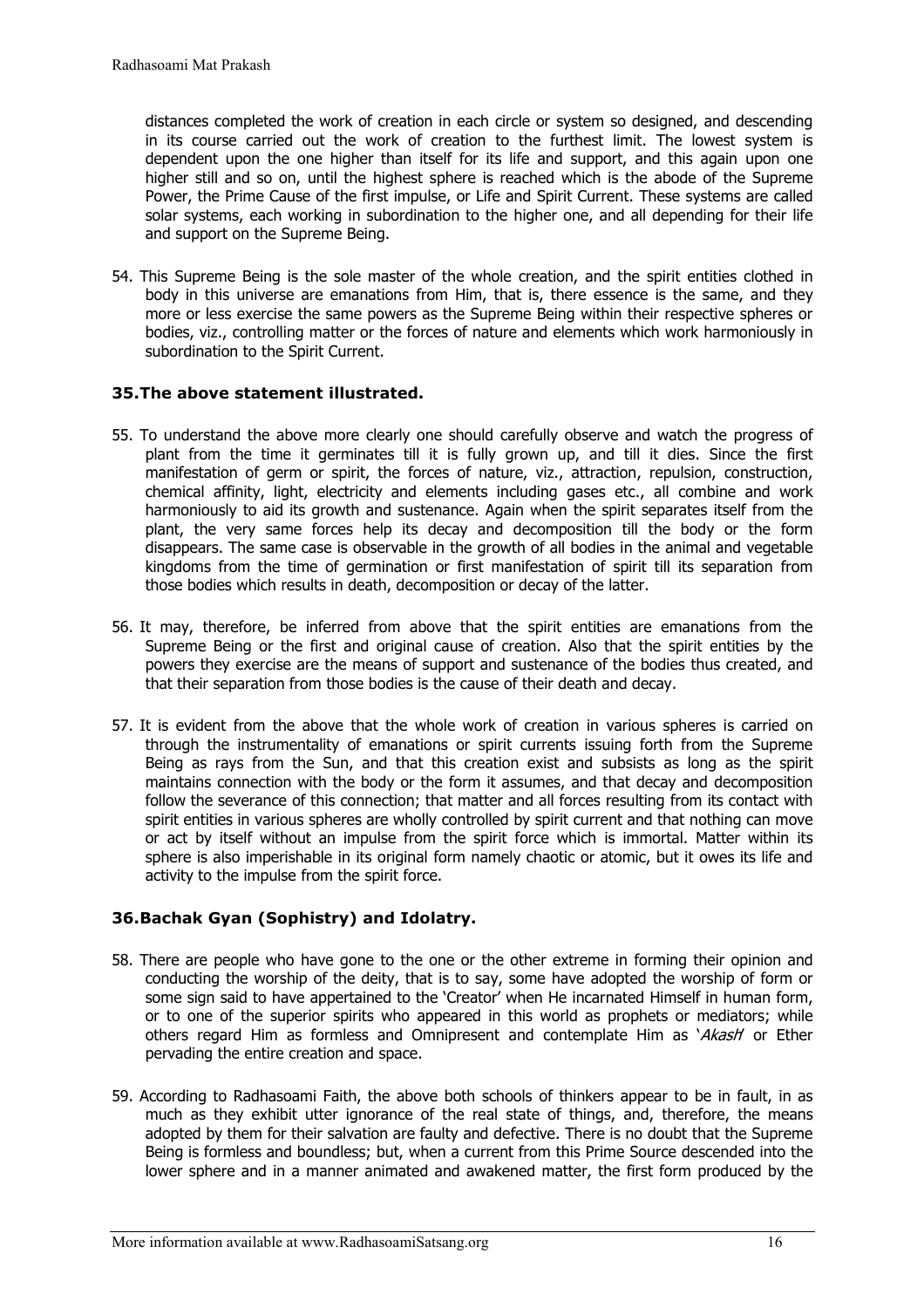admixture of the two was the image for the first time assumed by the original spirit current, and the outlines of this form served as a standard for all the animated forms subsequently created in the spheres below; and these outlines are also more or less distinctly visible in the forms of all creatures on this earth.

- 60. The saying that God created human being after His own image is confirmed by the fact of his superiority over all creatures in this world, and the circumstances of the outlines of the human form being adopted with more or less precision in the structure of the whole animal kingdom. If such is the case with human image in creation in the lower order, it follows that this very image can be traced backwards and upwards in a more and more perfect order till we reach the first form, the most perfect, originally assumed by the spirit current, when commencing the work of creation.
- 61. It is hopeless, therefore, for any one to approach the formless without first coming into contact with the various main forms assumed by the Spirit Current in its decent to the lower sphere. These are living forms ever present in the spheres to which they pertain within every human being, and they help a traveller in his onward journey to the highest and original form which again leads him to the Formless, and thus perfect salvation is possible to be attained. To degrade the living form to one made of stone or metal or to stick to certain signs and symbols appertaining thereto and preparing their metallic imitation etc., etc., without the knowledge of the original or any attempt to trace it within ourselves is wandering away from real to unreal object.
- 62. Again to think of Formless and liken it to 'Ether' without the knowledge of the various forms or coatings which its main current or creative agency has assumed in its decent to this sphere is as faulty and irreconcilable with our present limited thoughts and ideas as the degradation of the living form to limitations made of stone or metal, like toys.
- 63. Some (individuals) have gone to a further extreme identifying themselves with the 'First and Eternal Cause', the 'Formless and Boundless Source of Spirit', have lost all regard and consideration for the same, and become extremely selfish and proud of their existence which is a 'mere drop' from the Ocean of Spirit and Love or a 'mere ray' from the Supreme Sun, the Life and Light Giver of the whole creation. These (individuals) have become so infatuated with the idea of their self-sufficiency and superiority as *Brahm* or God that they adore no one as their creator or superior, and fearlessly act according to the dictates of their impure mind and senses; and as their bondage with the material covering or body and its various currents, continues unrelated, that they are at the time of death hurled down into the regions of matter and find new bodies and places fit for their reception according to the result of their good and bad actions and their predominant passion and desire.
- 64. The proper course for a sincere lover of the Supreme Being is to acquire knowledge of the secrets and the order of creation and the means of traversing the distance and stages between his dwellings in the body (the pupil of the eye) and the abode of the Supreme Being, the Prime Source of everything; and to start on his journey with fervour and perseverance with avowed object of one day reaching the presence of the Most High and Beloved Supreme Father.

#### **37.Shabd or Word is not originally the result of vibratory motion or the property of Ether as supposed by certain class of thinkers.**

65. There are some (individuals) who regard Word or Sound as the quality of void or ether, while others consider it the result of vibratory motion; but they both labour under an erroneous impression. When it is asserted by all revealed religions that Word or Sound was the first manifestation of the Deity or Supreme Being, and the rest of creation, including ether and other elements, was created by the *Sound* or *Spirit Current*, how could then the original 'Word' be regarded as the quality of ether, when it is the life and soul of everything that followed its first manifestation? Again when the original '*Word'* or *Spirit Current* was the prime mover and the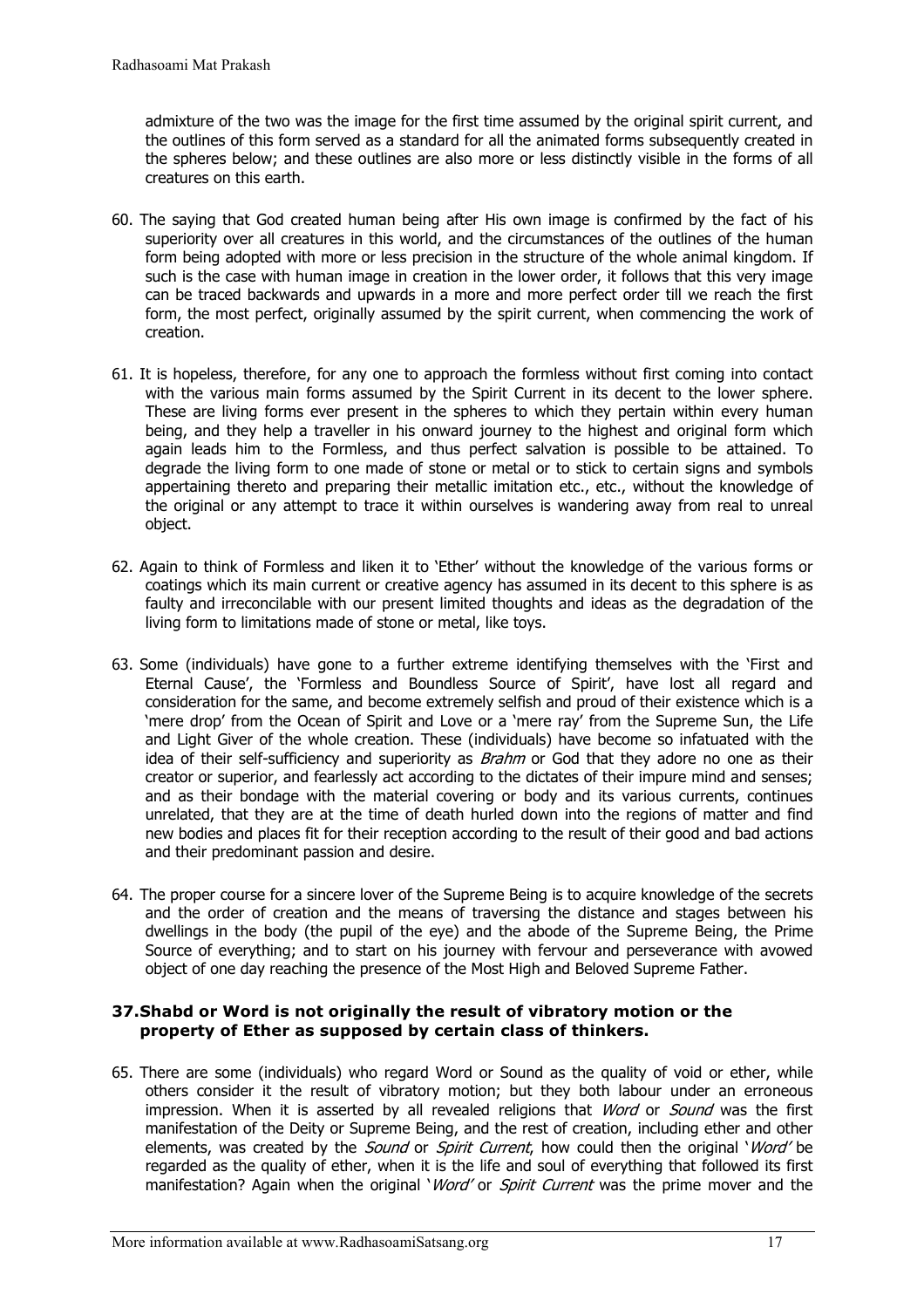first impulse which came from the Supreme Source, and was the first cause of all sorts of motion and colours and forms, how could it be regarded as the result of vibratory motion which motion is, however, the subsequent expression or manifestation of Spirit power or energy throughout the creation. The vibratory motion is confined to the spheres where matter exists in subtle or pure or less pure and impure or coarse form and is the result of contact of spirit current with matter; in other words, it is the manifestation of an effort on the part of the spirit current, descending from the Highest Sphere, to remove the material coating of the spirit or energy in the lower regions.

66. It should, therefore, be clearly understood that instead of Sound being the result of vibratory motion, it is really the prim cause of everything in the universe and also of vibratory motion, which again is instrumental in furthering the work of creation in the material regions. In the lower regions various sound currents originate from vibratory motion and serve the purpose of carrying on the work of creation in various directions below; but the Original Sound or Spirit Current is the parent of all motions and forces as well as light, sound, elements, etc., that came subsequently into existence in the second and third grand divisions.

# **38.What is Truth?**

- 67. There are many, who assert themselves to be searchers of Truth, but there are few who try and persevere to ascertain it, and fewer still who sincerely work at any sacrifice, to attain it. By Truth or Sat Pad is meant the Essence, Spirit, Soul, and Life of everything that exists or appears to exist, itself unchangeable and immortal. Again, we might define Truth' or Sat Pad as the Essence of Essences, Spirit of Spirits, Soul of Souls, Omniscient, Omnipotent, Formless, Boundless, Unapproachable, Unknowable (except by *Sants*), Unchangeable, Unfathomable, the Source and Beginning of life, of energy and of everything (perishable and imperishable), an Unlimited Ocean of love and wisdom, Omnipresent but concealed in various coatings except in one place, viz., the highest region, where it can be observed by the spirit's visionary power.
- 68. The former definition is applicable to the 'Truth' or rather to the  $rays$  which issued forth from the Sun of Truth or the drops from the unbounded Ocean of Truth diffused over all the space comprised within the Universe of Universes; giving life, power, and energy to bodies, existeers and appearances. By these rays is meant the spirits residing in all apparent bodies or existeers, forming the creation in various spheres in the space, and giving them the power of motion, thought or reason, etc., etc. In short, the whole creation extending from the highest to the lowest sphere, is sustained by the spirits or rays from the Sun of Truth, and disappears or is dissolved on the separation of spirits from the coatings or bodies in which they reside, or in other words, on the severance of the connection between the two.
- 69. The second definition points to the source of the above rays or spirits, the Truth of Truths, ever shining forth in its awful majesty and splendor, and directing from its highest abode the course of its rays and controlling the forces which sprang up from their contact with matter and are playing their respective parts in the whole creation in the spheres below. To summarize the above, the whole creation which one feels, sees, and observes, owes its origin, life and growth to 'Truth', and is sustained throughout by 'Truth', and disappears or is dissolved when 'Truth' is separated or withdrawn therefrom.

# **39.How to attain or realize this Truth?**

70. To approach the Source of 'Truth' one must first approach and catch its ray or spirit current and then follow and trace its course back to its Source, the Truth of Truths. It is well said by some philosopher, "First know thyself (Spirit or Truth) and then know thy God (the Source of Spirits, the Truth of Truths)." The highway to reach the Truth and thence its Source, or the Truth of Truths, lies within the microcosm or the human body.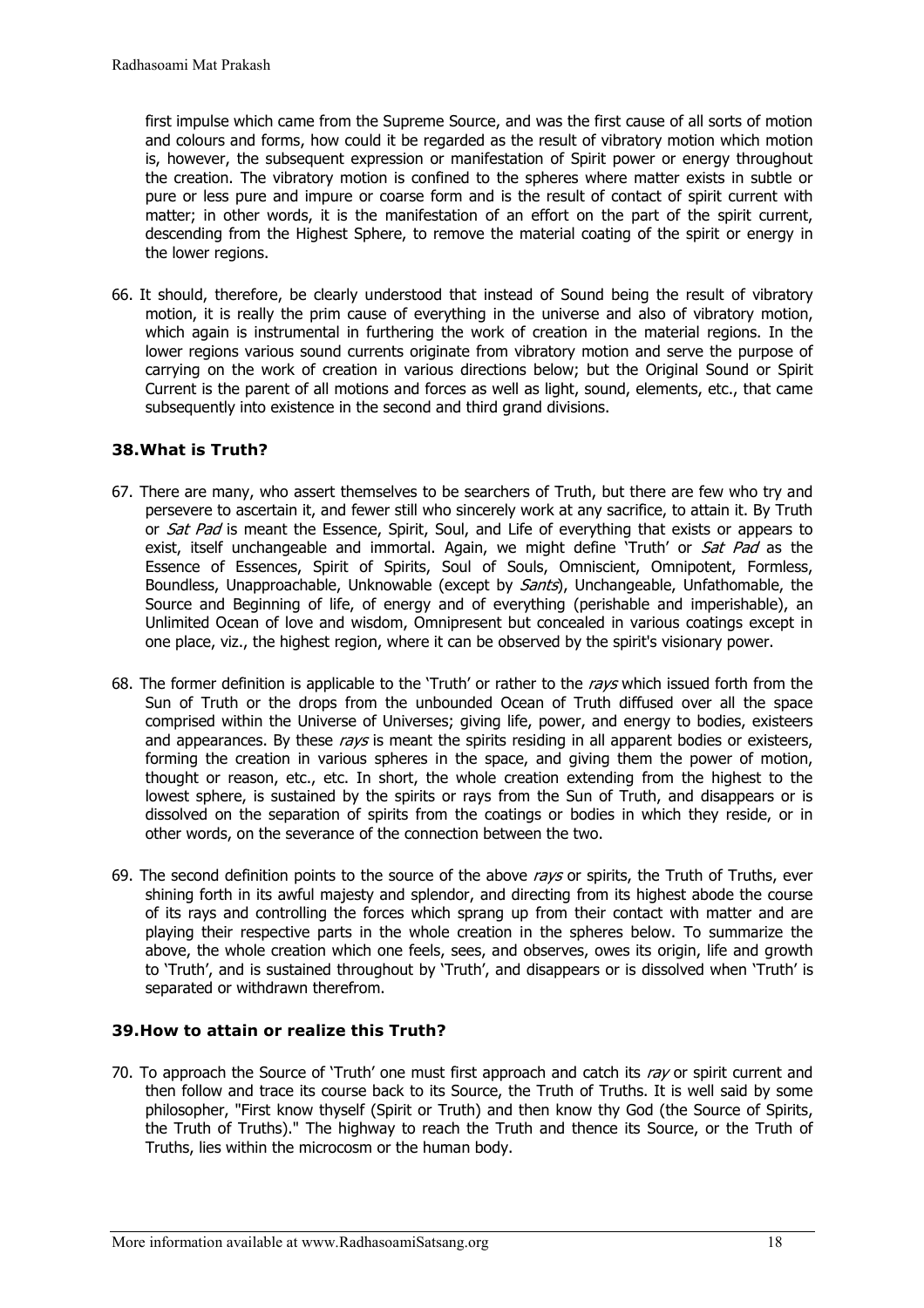- 71. It must be understood that the spirit current as well as the currents of other forces (spiritualmaterial) are flowing from within downward or outward towards external objects; and to approach their centers one must change the direction of these currents upward or backward to their internal sources. As the stream of the spiritual-material forces appertains to sensual desires or worldly pleasures and greatness, the traveller, bound for the regions of 'Truth', must of necessity, give up these desires to a certain extent and thus shut up or stop its downward flow before one can safely proceed on one's journey. It is not necessary that one should altogether withdraw from the world and its objects but one should so regulate the course of the current of the various forces as to confine their use to what is absolutely necessary for living in this world with family etc., on a moderate scale, discarding all vain and improper or sinful ideas and acts.
- 72. Any one, acting in the above manner, will be able to gradually realize the 'Truth' within himself. But, there are very few, who would attempt to make the above sacrifice and regulate their habits and conduct to meet the conditions of the great enterprise they undertake; hence the real Truth has remained concealed and unknown. Again, there are very few, who would devote a portion of their time and attention to conduct inquiries earnestly to satisfy themselves of the existence of Truth and the correctness of means prescribed for its realization or attainment within their ownselves.

# **40.What is True religion?**

- 73. True religion or faith is that which leads a sincere Enquirer to the region of real Truth, and teaches him the ways and means of traversing the regions where false and untruth and comparative truth exercise their sway, and of finally reaching the highest and most sublime mansion where nothing but the Truth of Truths dwells and manifests its unrivalled glory in splendid refulgence and everlasting joy and happiness.
- 74. Any religion or faith which treats of rituals and ceremonies or external observances and moral principles etc., and does not profess to know, or cannot teach the secrets of real Truth or Truth of Truths, is a religion built on 'knowledge and reason' or founded on scanty information furnished by revelation of a lower order emanating from the presiding spirit current or genius of the second or third grand divisions where untruth and comparative truth hold sway.

# **41.What is True salvation?**

- 75. The attainment of this Truth of Truths in its highest mansion, by a sincere and affectionate devotee, is called true and perfect salvation. There are many (individuals) who, in their search for Truth, traversing some distance stopped short on their way in one or other lower spheres in the material regions, and regarded it as the mansion of Truth. Every one of these lower spheres is however, the mansion of comparative truth and in the absence of instructions from a Perfect Guide or Sat Guru, many (individuals) have been misled to regard false or apparent or comparative truths as real and pure Truth; and the result is that they (individuals) unwittingly remained in the material regions to die and be re-born after certain long periods.
- 76. Every higher sphere is abode of the Master and Director of the creation of that sphere and of the spheres below, and is therefore, more joyful and more lasting than the latter. But as far as matter extends there is no permanent durability and immunity from change, decay or dissolution; and, therefore these spheres are unfit for the reception of a devotee, who is desirous of approaching the Supreme Being, the Truth of Truths, the Joy of Joys, Unchangeable and Immortal, full of everlasting and unbounded Bliss and Felicity unalloyed with any form of matter.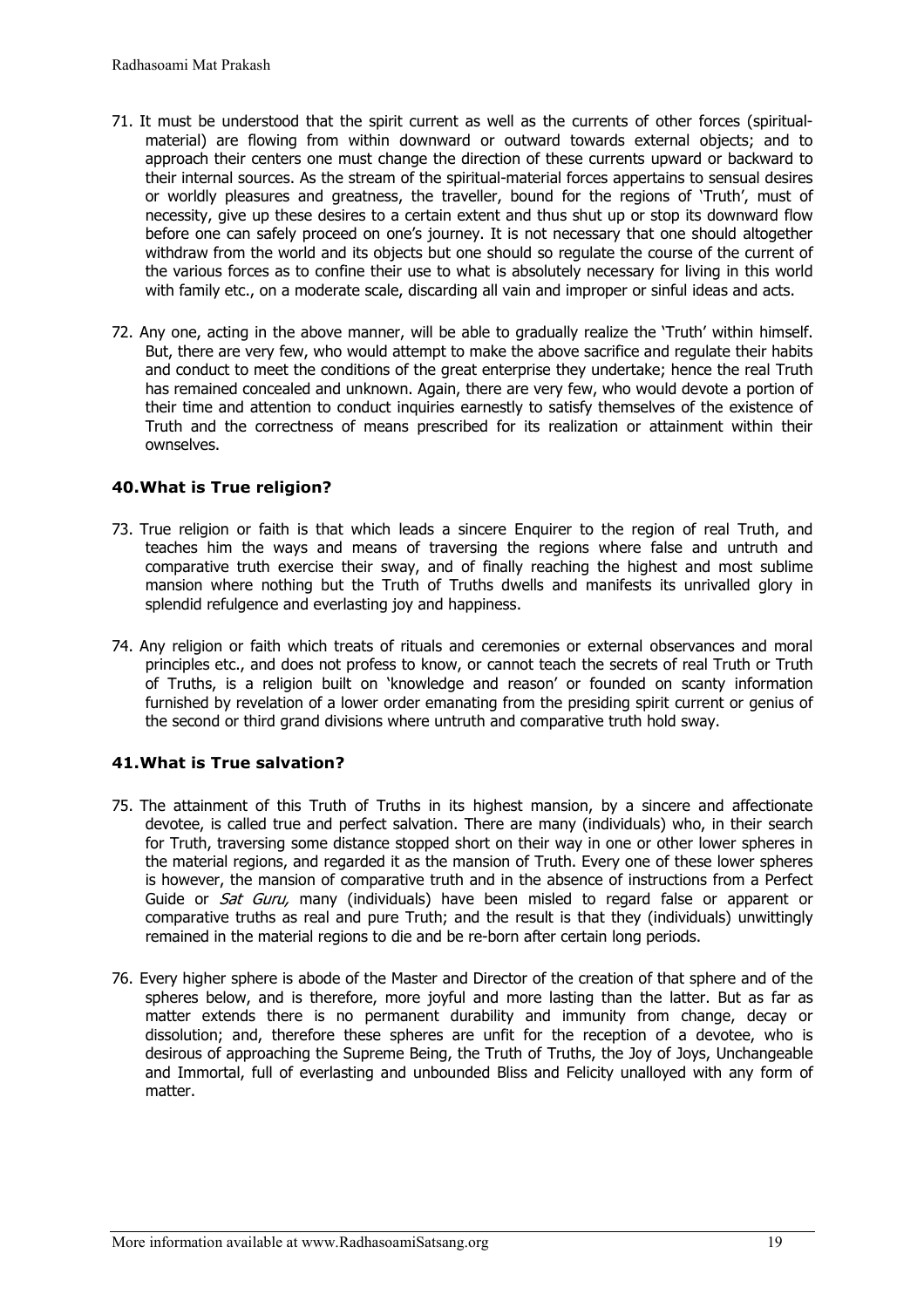#### **42.Luminous and dark rays.**

- 77. It may be observed here that rays of light (resplendent pure white light) represent Truth or Spirit Current in this world, or in other words, are originally emanations from the spiritual Sun of Truth; while darkness and dark rays represent matter and instability or untruth, and are emanations from the luminous as well as the dark suns. The rays of light are called luminous and those of the darkness non-luminous. A sincere devotee should not stop at any stage where there are both light and darkness, but should continue his journey onward until he reaches the region of pure, eternal, resplendent light where there is no darkness at all, that is, the region of Truth and of pure Supreme Spirit.
- 78. In like manner and in correspondence with the above there are two currents flowing from the higher regions of the brain in the human body, viz., White matter and Grey matter; the former being the representative of light and spirit, while the latter partakes more or less of matter and darkness. In the spheres comprised in the third grand division, white light, represents spirit current, while blue light and dark rays indicate Kal Purush or Brahm, the ruler of the coarse material regions.
- 79. The tendency of *Brahm* or the Universal Mind is downward and outward, and that of matter or Maya still more downward and outward as the latter forms the superficial covering of all bodies created in various spheres of the second and third grand divisions; hence the war of Spirit current with these two most powerful agents or factors in the creation, present grand obstacles and impediments to a devotee or pure spirit entity on his onward journey towards it source, the Supreme Being. These obstacles can easily be overcome only by the grace and mercy of the Supreme father and the help of the *Sant Sat Guru* or Mediator.

#### **43.Absolute necessity for Spiritual devotion.**

- 80. It may be concluded from the above that so long as the spirit entity remains clothed in material coverings or bodies in the regions of matter (the second and third grand divisions), it will of necessity, be subject to the forces of nature or matter which have a downward and outward tendency and that unless it withdraws its currents to a certain extent from the objective world; with the help of a Superior Spirit entity or *Sant Sat Guru* (who has freed Himself from the bondage of matter) and tries to traverse and raise itself above the material spheres by practicing a certain mode of devotion; it can not expect to liberate itself from the various material coverings and their influences and reach the pure spiritual regions, the abode of the Supreme Being, and thus attain perfect salvation.
- 81. It is therefore, absolutely necessary for and incumbent upon every human being, male or female, desirous of escaping the pleasures and pains of this world inseparable from the assumption of material body and also the excruciating pains of leaving the body and everything surrounding it (the objects of its joy and pleasure) at the time of death, as also to avoid re-birth and the suffering attendant thereupon, to search for a Superior Spirit Entity or Perfect Guide, and under His guidance and benign influence start on its homeward journey with an ever-increasing love for, and with a fervent desire to approach, the Supreme Father, and thereby secure His grace and mercy for the easy and early attainment of its aim and object, the Holy Presence of the Supreme Being.

#### **44.The work of salvation can be can be carried on in human body only. A devotee is not required to quit his family and profession.**

82. The mode of devotion referred to can only be practiced while a spirit entity dwells in a healthy human body and those who fail to accomplish the work of devotion or even commence it during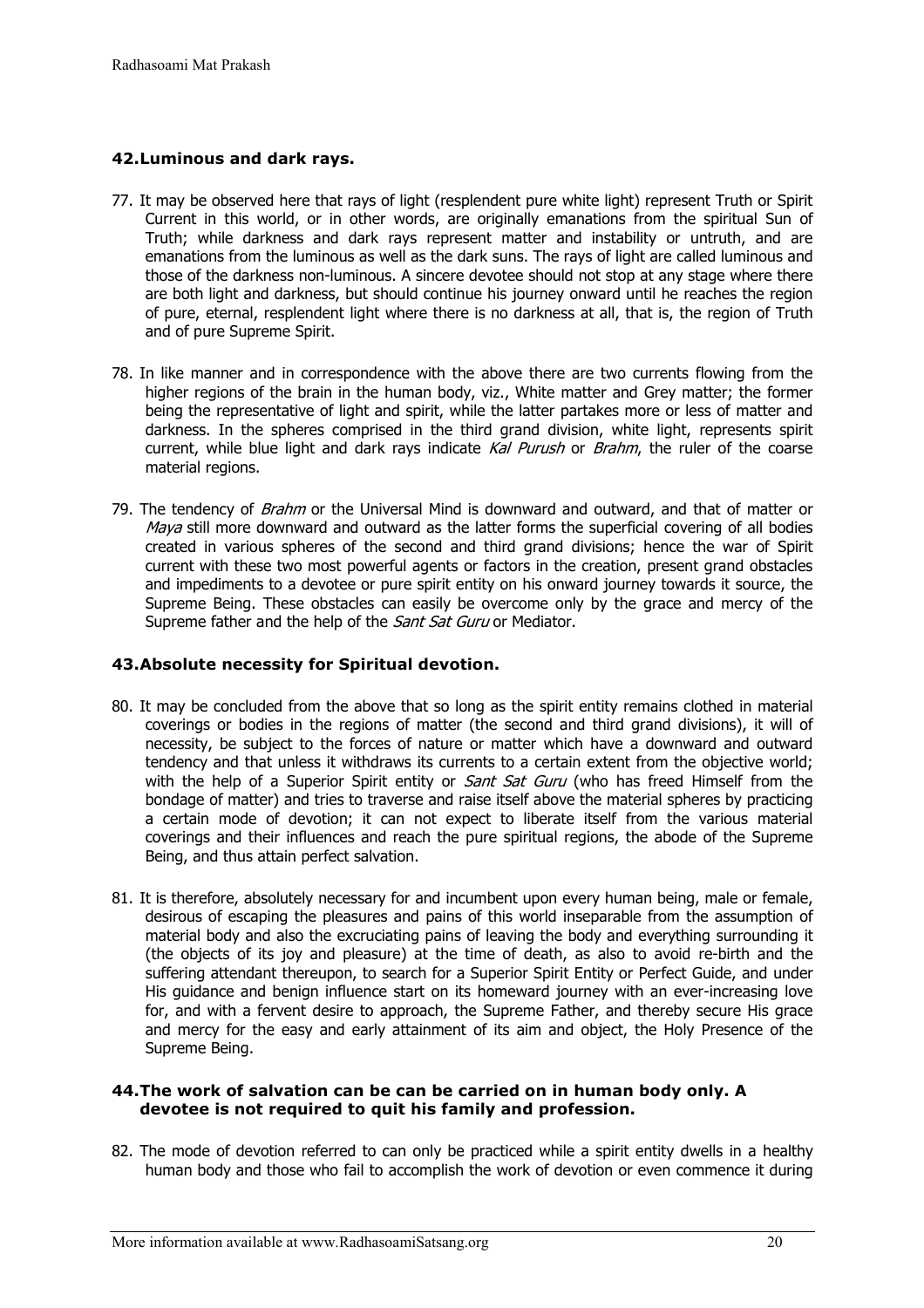their present life, must inevitably submit to a series of births and re-births in internal regions of matter and to the sufferings and pain inseparable therefrom. Any amount of regret, remorse or repentance at the time of death and after it, will be too late and of no avail. And regret they must, who fail in their present life to avail themselves of the opportunities offered them for regaining their lost kingdom, the abode of the Supreme Father.

- 83. If a human being has not sufficient means of accomplishing the work of salvation in present life, the one should not be discouraged or disappointed. If one simply commences the work under the guidance and merciful protection of *Sant Sat Guru* and the Supreme Father Radhasoami, one will be able to accomplish it in the next, or one more subsequent birth which will be superior in every respect to the previous birth and when one will have sufficient means at one's disposal to help him in finally attaining his object.
- 84. It must be clearly understood that Radhasoami Faith does not require or permit any one who joins it to quit his family or surroundings or give up his avocation or profession to obtain his livelihood; on the other hand it enjoins the advisability of a devotee continuing to live with his family and discharge his household and professional duties satisfactorily and at the same time secure salvation by earnestly and fervently practicing devotion for two to four or at the most six hours a day, distributing the above time at the rate of half, three fourths or one hour at a time according to his convenience.

# **45.The Sphere of True salvation.**

- 85. A little consideration and careful observation of the affairs and the transitory state of this world will show that our abode on this earth is temporary, and, that our permanent dwelling is in the pure spiritual regions; and, that so long as the spirit remains clothed in material body on this or any other globe in the material regions, it must suffer more or less mental or bodily pain and enjoy worldly pleasures to a greater or less extent, and be also subject to re-birth whether it takes place sooner or later; and, that these vicissitudes of life in the lower spheres can not be avoided until traversing the material spheres by devotional practice, and the spirit entity returns to its happy home, the Holy Abode of the Supreme Being.
- 86. It becomes; therefore, absolutely necessary for all sensible human beings to exert themselves to quit the infernal material spheres and approaches the Supreme Being in His Highest Mansion, without which perfect salvation can not be attained.

#### **46.Three powers of human beings – Physical, Intellectual & Mental, and Spiritual.**

- 87. There are three powers latent in the human being, viz.,
	- 1. Spiritual
	- 2. Intellectual and Mental
	- 3. Corporal or Physical

Every one of these powers require regular training under a guide or master before it can be awakened, and brought into use for any purpose. The physical powers comprise the action of and the work done by the senses and limbs, such as the organs of sight, hearing, taste, speech, smell and touch etc., as also hands, feet, generative organs etc. Those who have developed any of the above senses or limbs to perfection and adopted them to special uses, such as drawing, painting, copying, singing dancing, playing on musical instruments, riding, sleight of hands etc., etc., can acquire name, fame, and earn good livelihood; whereas those who have remained dull and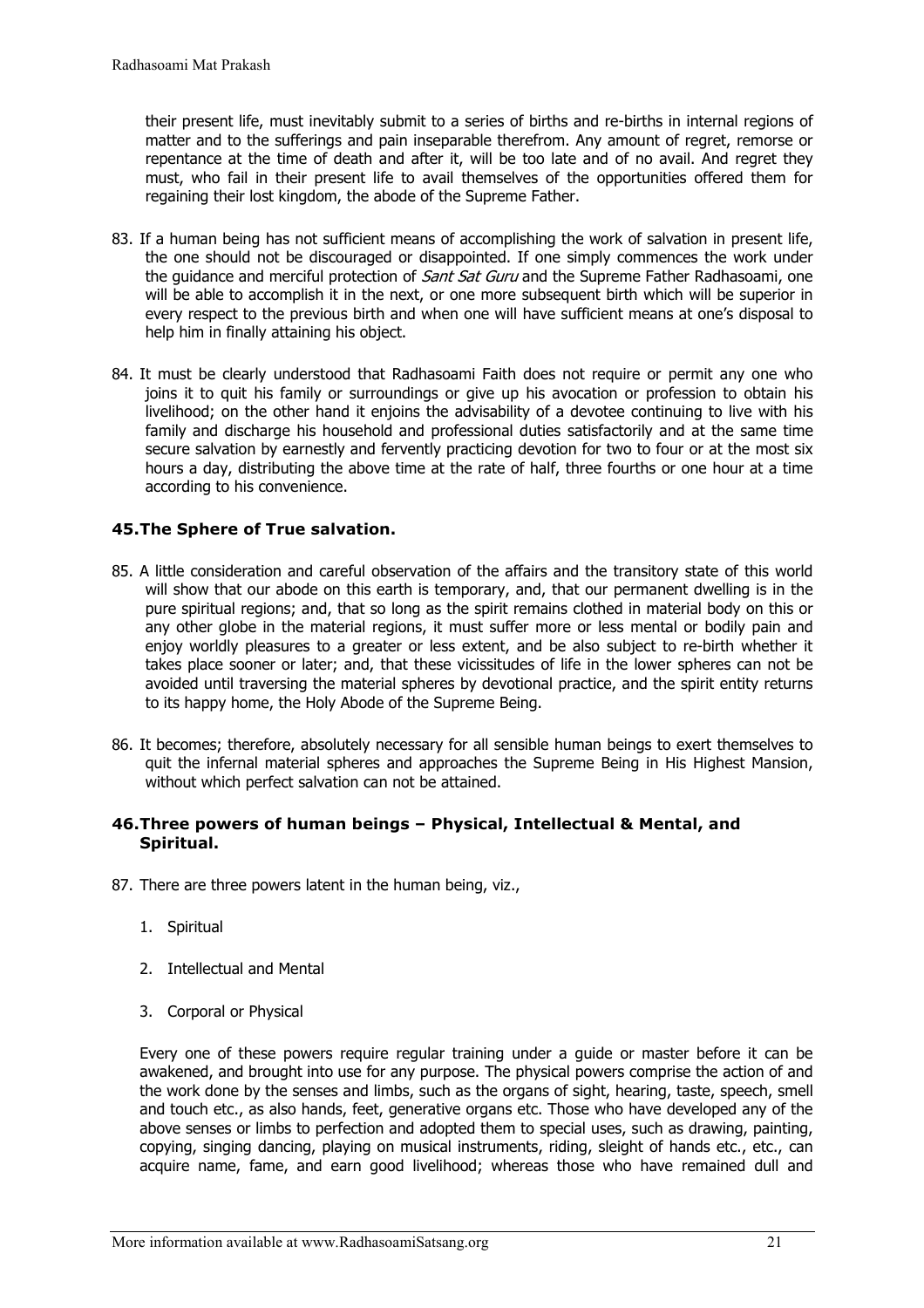undergone no training of any kind, work merely as labourers, coolies or ploughmen, and hardly sufficient to live from hand to mouth.

- 88. Again, those who have undergone higher training and awakened their intellectual and mental power to perfection in any particular line or department of science, become literary men, philosophers, astronomers, statesmen, administrators, judges, barristers, doctors, engineers etc., and acquire greater renown and worldly power to control and direct the affairs and in fact rule the destiny of millions of people inhabiting various districts and countries. These functionaries are respected and obeyed by all and receive high remuneration for their intellectual work.
- 89. Again, those (though few in number) who have, by continued practice of piety and devotion succeeded in awakening and developing their spiritual power have merited special Grace and Mercy of the Supreme Being, and become prophets, mediators and saints appertaining to the second and third grand divisions and have done much for the salvation of human race. Their fame has spread far and wide and their name and person have in a manner become immortal and are adored and regarded as the means of salvation by millions of people inhabiting distant lands and countries. They have further, ascended heaven and enjoy the honour and happiness of remaining in the presence of their God; and while on earth they sometimes exercised extraordinary or supernatural powers.
- 90. It is left to the choice of human beings to undergo regular training under a competent master and use their best efforts to awaken and develop any of the above powers. There are many, who, do not care to make use of any of the above powers, while there are some, who exert themselves earnestly to develop their intellectual or physical power. Nearly all seem to be indifferent to the necessity of awakening the spiritual power. But it is doubly, nay, absolutely necessary for all human beings for the sake of their spiritual benefit, and to save their spirit from eternal perdition to exert themselves to the best of their powers to awaken and develop, at least to a certain degree, the spiritual power lying dormant within their ownselves. If they do so, they will not only enjoy happiness and contentment and a healthy constitution in this world, but also secure heavenly bliss in the next, and escape various sorts of pains and troubles as well as misery of re-birth, and eventually reach the presence of the Supreme Father in the Highest Heaven and enjoy eternal happiness.

# **47.The advisability of awakening and developing Spiritual Powers.**

#### **OBSERVATION –I**

91. The human spirit being native of pure spiritual regions and a denizen on this earth, it becomes necessary for its rest and comfort that it should try to return to its source where alone it can enjoy pure spiritual happiness permanently.

#### **OBSERVATION –II**

92. The human spirit being mostly attached and confined to this world through the senses of sight, hearing and taste, it can easily release itself from the bondage of body and pleasures of this world by turning these very senses upwards within itself, whereby it could see higher objects, hear heavenly sounds, and taste the nectar of life which flows from higher regions in the brain.

#### **OBSERVATION –III**

93. There are many gentlemen and in some cases ladies too, who set out bravely at great risk of life and property on exploring expeditions to the Poles and various other unknown and untraversed lands and hills in distant parts of the globe, or ascend the sky in balloons or conduct experiments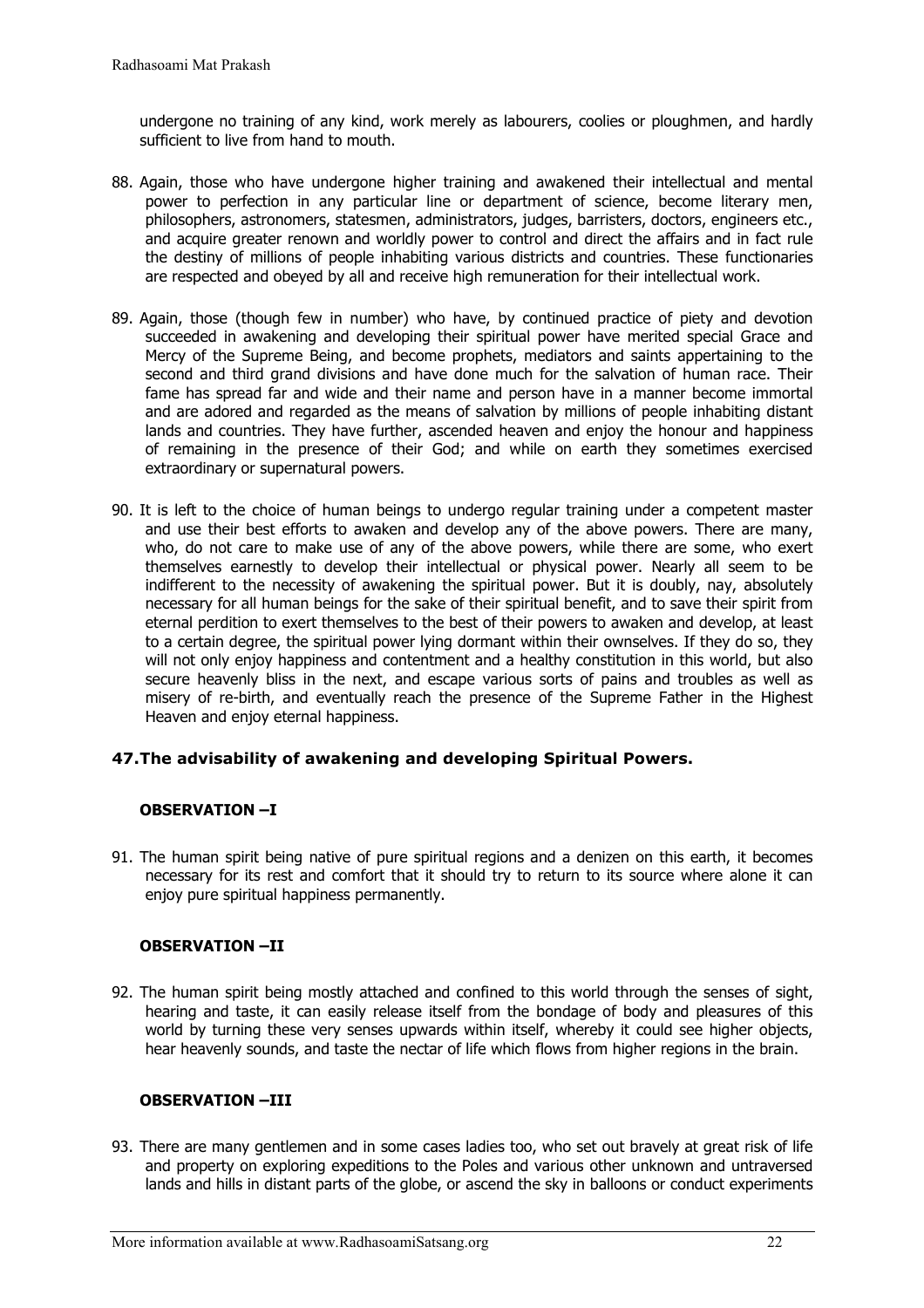for the navigation of air, also for making new discoveries in chemistry, electricity and other branches of science etc., the fruits of which are a very small addition to the knowledge of geography or other department of science, and some personal advantage in the shape of fame and name to the adventurer. It therefore, seems equally, nay, highly desirable, for the permanent and most important benefit of humanity in general, to start on a journey in untrodden spheres, to ascertain the source, or in other words, the happy home of ourselves, viz., the spirit, and to reach the sublime presence of our beloved Supreme Father, the Almighty Creator. The adventurer will secure great and lasting reward, namely, the approbation of the Supreme Father, and salvation of mankind in general, and permanent immunity from rebirth and pains and pleasures of life on the earth.

# **OBSERVATION –IV**

- 94. Every one burns with the desire to acquire worldly riches, sensual pleasures and worldly fame and greatness. There are many who toil and work hard to satisfy their ambition. Of these some succeed fully and some partially in their efforts, while others fail altogether. Those who are fortunate in attaining the object of their aspiration are again in constant anxiety to obtain more and more the object they have gained; and those who did not try their luck or make any attempt to acquire worldly wealth, pleasures and fame, burn with envy and jealousy to see their more fortunate brethren in full or partial, enjoyment of the same. Thus the whole lots of people always suffer from, or are tormented with, the pain of discontent, disappointment, jealousy and envy, or insatiable thirst or greed for more and more.
- 95. Again, all human beings are subject to four kinds of afflictions viz.,
	- 1. Mental, such as fear, anxiety, pain caused by mishap, theft, loss and bereavement etc., sorrow for a relation or friend in distress or trouble etc., etc.
	- 2. Various diseases of body and senses.
	- 3. Quarrel, enmity and dispute with others.
	- 4. Pangs of death.
- 96. Some of these cases are partly or wholly remediable, while others of serious nature are wholly irremediable and beyond the power and control of humanity. In these latter cases, human being can get no help from others and has to reluctantly suffer extraordinary pains, trouble and privations.
- 97. The most holy and sublime Radhasoami Faith prescribes remedy for both sorts of troubles, namely those mentioned in paragraph 95 as well as those in paragraph 96. The remedy is simple and can be applied by all if they will only willingly undertake (at no trouble to themselves) to practice devotion according to *Surat-Shabd-Yog*, or in other words, try to liberate their spirit entity from the bondage of matter by raising it from its seat in the pupil of eye towards its source, the highest sphere or pure spiritual region, the abode of the Supreme Heavenly Father.
- 98. By doing so, all desires for worldly riches, pleasures, name, fame, power and greatness, will gradually cease and in lieu thereof will spring up intense love for the Supreme Being and a strong desire to approach His Holy Mansion and witness His glory in the creation.
- 99. In like manner the more the spirit entity disentangles itself from the bondage of the body and other objects of this world, the less will it feel the effect of afflictions and adversity which generally befall mankind in this world, and by the grace of the Almighty Father acquire sufficient strength to withstand all temptations and privations in life and gladly meet with death (of body)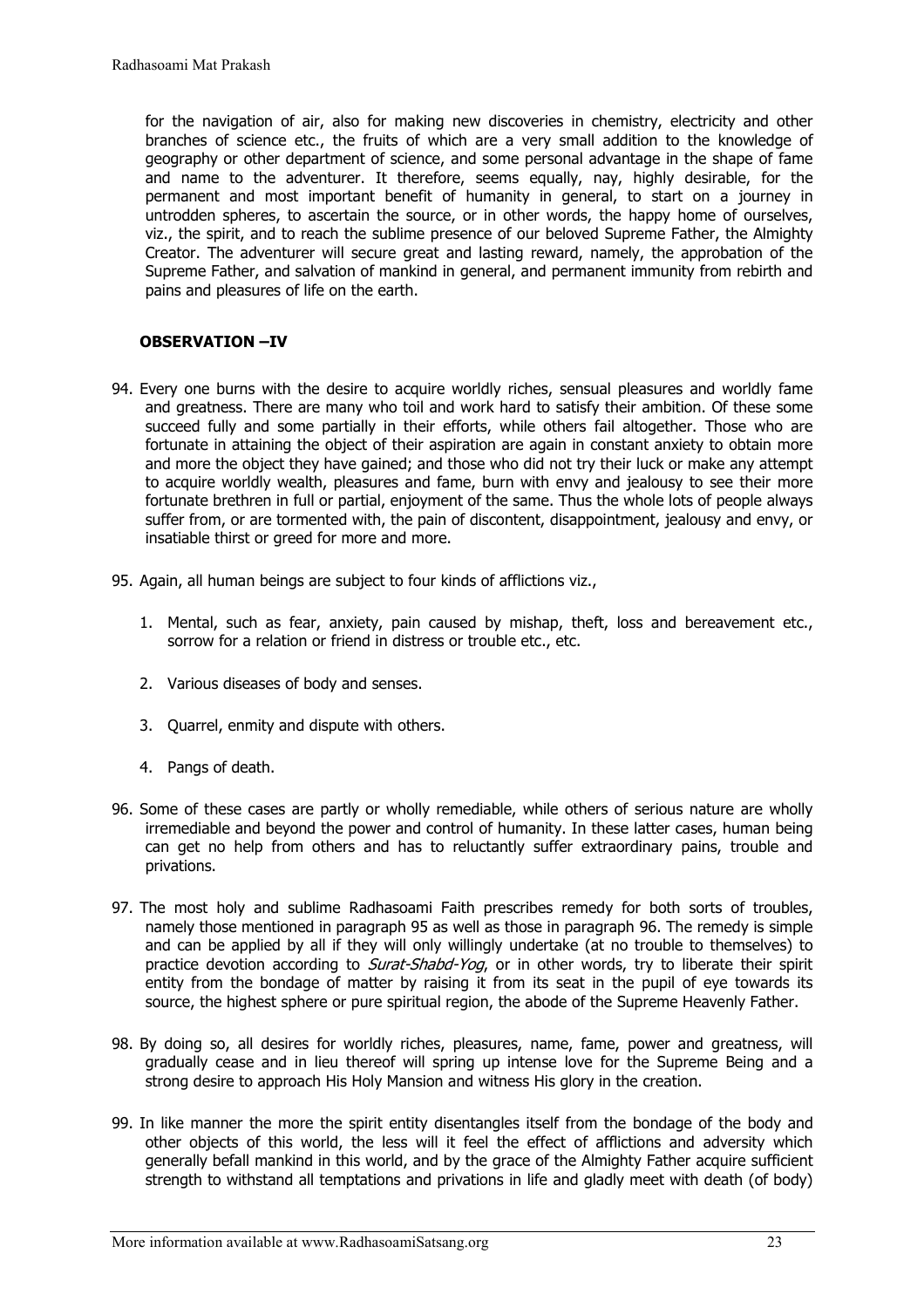when it comes, in order to attain heavenly bliss in higher spheres and everlasting joy in the highest mansion of the Supreme Being.

100. There is no other way or means of overcoming or escaping the troubles and pains to which human life is subject in this world except the practice of concentration and sublimation or elevation of spirit entity to higher spheres according to Surat-Shabd-Yog as prescribed by Radhasoami Faith.

#### **OBSERVATION –V**

- 101. The spirit current is constantly flowing out through the nine principal orifices or apertures in the body, viz., two eyes, two ears, two nostrils, mouth, generative organ, and anus; and is the cause of pleasures derived by senses etc. But these pleasant sensations are not lasting and the impressions produced by them on the mind are so numerous and of such a conflicting nature that eventually they give rise to serious disturbances in the realm of thought and ideas.
- 102. A wise and prudent human being should avoid lending his power of senses to promiscuous observation and collection of varied impressions and formation of indifferent, and sometimes indistinct ideas therefrom, in view to keep down irregular, improper and unnecessary desires which sprang up in the heart and prove a source of unlimited bother and trouble to the thinker.
- 103. Ordinary people out of curiosity take very little care to guard their senses against their misuse, but it is incumbent upon all thoughtful men and women to exercise some restriction over their love of curiosity and to restrain the external flow of their spirit current through the senses by changing its course under the instructions and guidance of Sant Sat Guru or a Sadh Guru towards the tenth higher orifice or aperture in the interior; through which the main spirit current flows from its source in higher regions of the brain into the body.
- 104. This change can easily but gradually effected by following the practice of concentration and sublimation of mind and spirit entity according to the instructions given in Radhasoami Faith. It is nothing more than the following of course or passage of the spirit current which it adopts at the time of leaving the body (when death occurs), and if this work can be accomplished to a certain extent in life-time it will not only save the practitioner from the excruciating pains etc., which are experienced by all at the time of death, but also enable him to witness the glory of the Supreme Father and through his Mercy and Grace secure abode in the happy and peaceful regions on High. All men and women of thought and wisdom should cover this reward and strive to obtain it through the medium of *Sant Sat Guru* or one of His Sincere and loving followers.

#### **OBSERVATION –VI**

- 105. People suffering from bodily and mental, diseases run to doctors for remedy, and readily follow their instructions in taking medicine and foods prescribed by them, and are very impatient to recover their health. But all persons more or less suffer from the effects of diseased mind and yet they are ignorant of the evil results that await them owing to the ever increasing unhealthy condition of the mind which entices and prompts them to commit (intentionally or unintentionally) sins and improper acts in word, in thought and in deed.
- 106. One can only become cognizant of this error and ignorance when the individual associates with divine and pious persons who constantly try to watch, control and check the evil tendencies of their mind and the improper desires springing up in their heart. And if one be inclined to get cured of this unhealthy and dangerous state of mind, one should have recourse to a *Sant Sat* Guru or His sincere and affectionate follower for remedy, for they are the doctors who are well acquainted with the diseases of the mind and can prescribe easy and effective means for their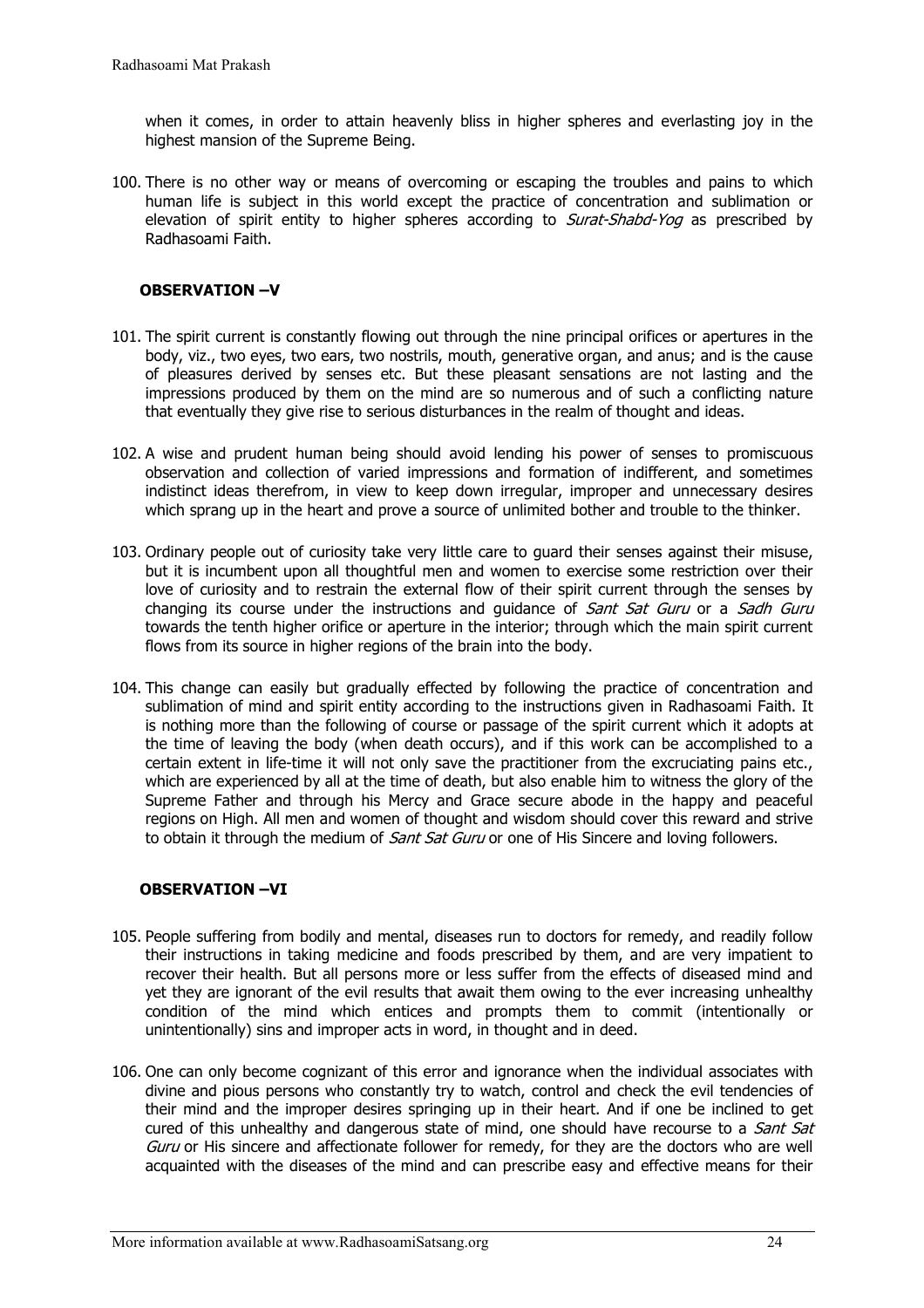removal, by instructing the patient in the practice of concentration and sublimation of mind and spirit current.

107. Taking into consideration the absolute necessity of the welfare of the spirit, it appears to be incumbent upon all persons to take notice of the diseased state of their mind and to adopt necessary measures for the remedying the evil within their present life-time, otherwise their case will become nearly hopeless and render them liable to great hardships and troubles in this life as well as in future re-births in the material regions to which their spirit entity and mind will remain confined.

### **48.Love for Supreme Being.**

- 108. This practice can be conducted easily and comfortably if the devotee has a little love for the Supreme Being. Without love it will be too hard and difficult to practice Surat-Shabd-Yog with any good result to be obtained within a short time.
	- 1. The Supreme Being, being a boundless ocean of spirit or love; and, human being, being a drop or current of spirit or love from this ocean; and, love being the very essence and means of existence of the whole creation, it follows that no effort in any direction, temporal or spiritual, unless actuated by love or affectionate regard, can be crowned with success, and, the work or labour rendered easy, sweet and harmonious.
	- 2. Love is most sublime, having its origin in the highest region, the abode of the Supreme Being. In whatever heart it sprang up, it will gradually raise and carry the fortunate possessor of this lofty and noble passion to the highest region.
	- 3. All good qualities and goodness itself will gradually find their home in the heart in which love dwells and all bad qualities will be rooted out by and by.
	- 4. Whatever a human being, full of pure love thinks or does, is all wisdom; while the thoughts and works of worldly wise persons are full of selfishness and folly.
	- 5. Knowledge without love for the Supreme Being is futile and tends towards untruth or darkness or materialism, while love turns everything to good use and leads to enlightenment and truth. Even worldly love, such as filial and conjugal, is attended with goodness, happiness and comfort to all concerned. How much more good would then result to mankind in general if the same loves become spiritual, and be directed towards the Supreme Being, the merciful and Kind Parent of the whole creation.
	- 6. Self-love brings on egotism or pride, and sows the seed of hatred, jealousy and disregard in the minds of kindred, associates and neighbours; while pure and sacred love for the Supreme Being creates in the heart humility, meekness and an affectionate regard for kindred, neighbours and humanity in general.
	- 7. Pure and holy love is always ready to spend (regardlessly) whatever it has for the sake of its beloved, the Supreme Father, and the benefit of mankind without any distinction; whereas self-love or love of world always tries to appropriate everything to itself, even at the risk and loss of others.
	- 8. Pure and holy love is always ready to sacrifice anything whatever to gain admission into the presence of the beloved, the Supreme Being; whereas, self-love will never part with anything except for the sake of its own aggrandizement and indulgence in sensual pleasures.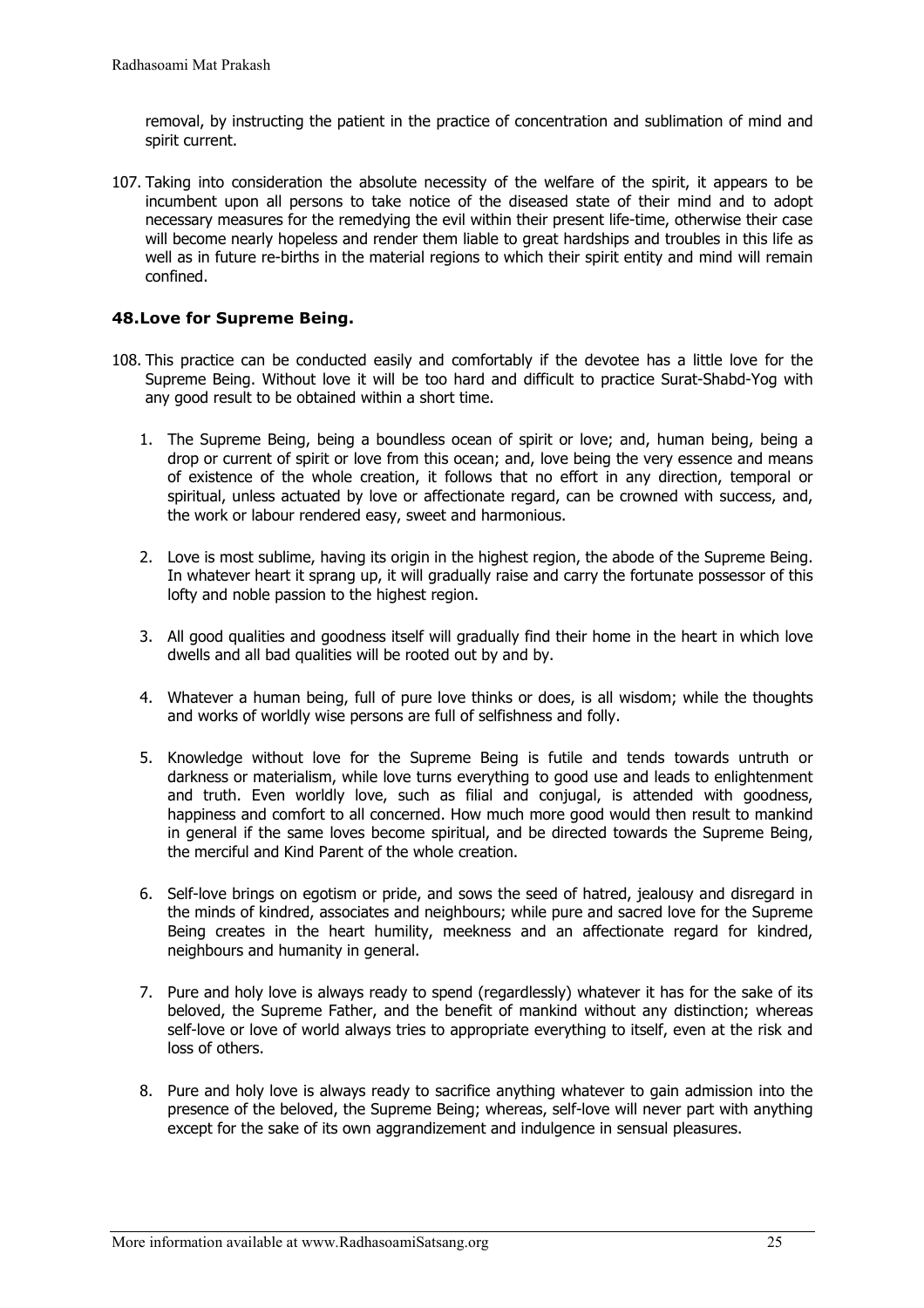- 9. The noble passion of love is most powerful and strong. It removes all obstacles and thorns in its way and discards all superstitions, doubts and skepticism.
- 10. Where pure love dwells there sheds the light of Grace, as it forms a link with the spirit or love current from its source, the Supreme Being.
- 11. Such is the strength and effect of affection and kind treatment that it subdues ferocity and other injurious and dangerous characteristics in beasts and other animals, that is to say, they begin to love and have an affectionate regard for their keepers and trainers.
- 12. A heart devoid of love or affection is as hard as stone, and does not form a suitable receptacle for light of Heavenly Grace and Mercy.
- 13. Sincere love is reciprocal, so if one has a heart full of love for the Supreme Being, one is sure to be attracted towards Him by Grace, Mercy and Holy Light which will gradually illumine his inner-self, and then all menial and worldly affections and desires will gradually disappear.
- 14. Love or the power of attraction is the basis of the whole creation and the cause of its sustenance and preservation.
- 15. The Supreme Being loves and takes special care of those who love Him with all their heart and soul, and gradually draws them towards Himself, the Grand Centre of Pure Light and Attraction; while those whose hearts are imbued with worldly love and passions recede from this centre, or in other words, they of themselves fly away towards the circumference or darkness and untruth.
- 16. Every wave of love rising in a lover's heart brings tidings of goodness and joy from the beloved, and every thought springing up in such a heart is a harbinger of good works and good services for the sake of the beloved.
- 17. Love has no bounds, knows no restrictions, and is not limited by conditions, and like its source is extensive and far reaching in its beneficial results.

# **49.Faith**

109. Faith built on pure and sincere love for the Supreme Being is strong and immovable like a mountain, and love founded on strong faith goes on increasing till it carries the lover to its fountainhead, the Beloved Supreme Being. Both strong love and strong faith are sure and certain means to the attainment of perfect salvation. They are inseparable from each other.

#### **50.Incarnations**

110. It must be clearly understood that as the Supreme Being now and then incarnates Himself in the person of a *Sant Sat Guru* or sends his special beloved sons as *Sants*, so does the Viceroy or president of the second grand division or *Brahm* or Lord God appears in this world in the person of a Yogeshwar as first class incarnation, or sends his special sons or agents as Siddhs or first class prophets. In like manner the governor or the president of third grand division incarnates himself in the person of a Yogi as second class incarnation or sends his agents as second class prophets. There is great confusion in the promiscuous use of these names, and very little or no distinction is made in the rank and powers of these superior spirit entities. In Radhasoami Faith a clear line is drawn to distinguish the position and functions of each of these above spirit entities, according to the height of the sphere to which they belong and from which they descend.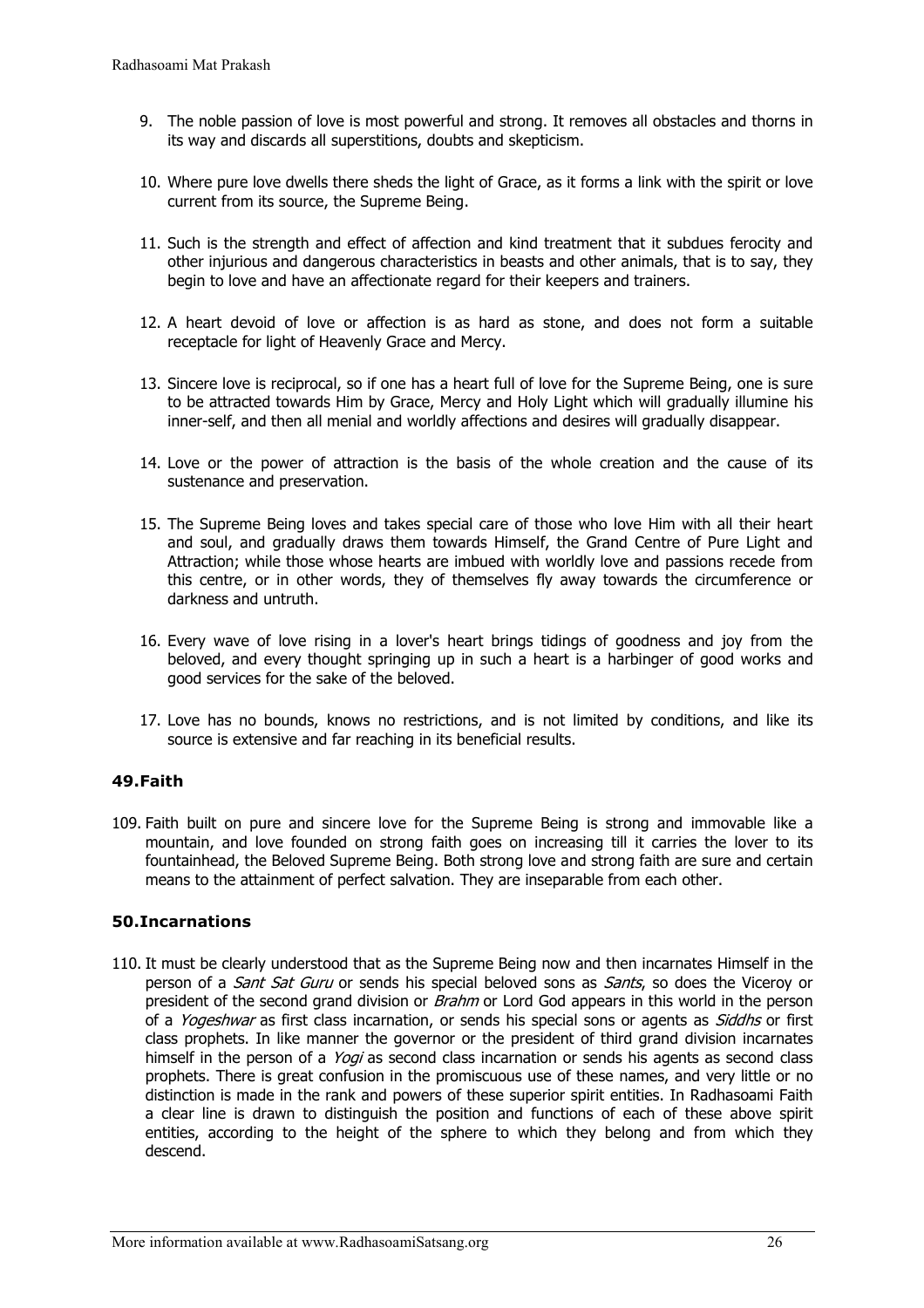111. A follower of Radhasoami Faith who practices devotion according to instructions given by Sant Sat Guru, will pass through the spheres occupied by the superior spirit entities referred above, on his journey to the highest sphere or the abode of the Supreme Being. One will however not loiter on the road or in the mansion of any of the above superior spirits, but with the help of Grace and Mercy of the Supreme Father and the *Sant Sat Guru* proceed determinably, direct to his destination unimpeded by any obstacle thrown in his way by mind and matter, and unaltered by any temptations offered by the varied creation in the intermediate spheres.

#### **51.Necessity of a contemporary Sant Sat Guru.**

- 112. According to Radhasoami Faith the presence and help of a *Sant Sat Guru* is absolutely necessary for a neophyte to commence the work of salvation, or in other words, to practice internal devotion for the purpose of first concentrating and then raising his spirit beyond the material spheres.
- 113. All embodied spirit entities living here having left their original home from time immemorial, and having passed through various material spheres in their descent to the corporeal body in the third grand division, have become so firmly attached to their present dwelling, viz., the body and its surroundings in this world, that it is difficult, nay, impossible, for anyone to effect a change in the present condition and abode without the aid and instruction from one who is a resident of that sphere and holds communion with the Supreme Father, because He alone can be expected to know all the secrets of the descent of the spirit current to the lower regions and the means of liberating it from the bondage of matter to enable it to rise and return to its original source. Such a *Sant Sat Guru* occasionally appears in this world for the salvation of fallen spirits.
- 114. There is no other means except by associating with the *Sant Sat Guru* and His affectionate followers to acquire love for the Supreme Being and practice devotion with an intense desire to approach Him and have a glance of His glory and resplendence in the highest sphere where he dwells.
- 115. Mere Knowledge of the mode of devotion derived from hearsay or reading the holy books will not help a would-be traveller on his journey homeward; it needs full instructions from an experienced guide and occasional help and information from him to enable a novice to proceed on his journey unhampered by obstacles and impediments which are generally met with in traversing material spheres. When no worldly knowledge or art or profession of any sort can be acquired by any one without undergoing training under an experienced master, how could it be then be possible for any one to acquire any knowledge of the Supreme Being and hold communion with Him without help and instruction from an experienced Master or Guide called the Sant sat Guru, who would spiritually keep an eye on His disciple and watch the progress of his homeward journey to the spiritual regions and at the same time take care of him, so that he may not be tempted and detained by the Superior Mind and matter or their agents on the road.

# **52.Distinguishing features of Sant Sat Guru or True Guide (adept).**

- 116. As in these days there are many who call themselves *Sant, Sadh* and quide or leader of sect and religious society etc. etc., it is difficult to distinguish between *Sant Sat Guru* or 'True Spiritual Guide' and a host of family or ancestral guides and wandering mendicants and religious leaders, except by the means hereafter described –
	- 1. That the True Guide is One who imparts instructions for the practice of *Surat-Shabd-Yog* as prescribed by Radhasoami Faith.
	- 2. That his object in preaching the holy doctrine and giving practical instructions is nothing more than the saving of humanity from perdition and raising the human spirits to the highest and pure spiritual regions from which they originally descended.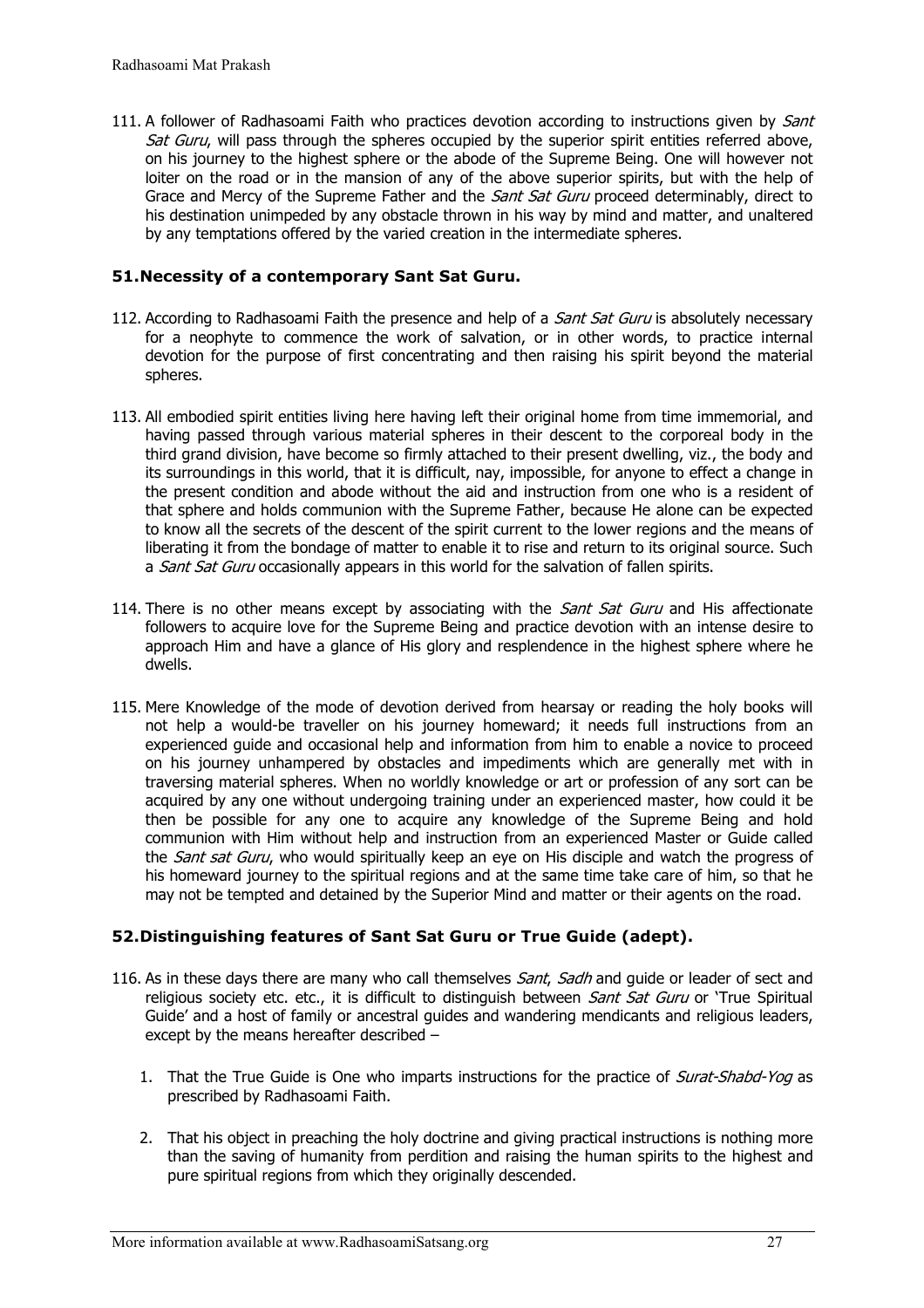- 3. That He is not actuated to undertake this work from selfish motives or for any personal benefit or aggrandizement.
- 4. That as envy and jealousy on the part of interested religious parties will try to slander His character and otherwise shower taunts and sneers on Him and His limited congregation. He won't feel ashamed or discouraged by such acts of the ignorant, jealous and worldly people, but go on with His sacred work steadily and determinably with full trust in the grace and Mercy of His Beloved Father, the True Supreme Being who invariably extends His protection to the sincere lovers of Truth.
- 5. That His discourse, being purely spiritual and full of affection for the Supreme Being will be heartily attended to by sincere searchers of Truth and true lovers of Supreme Being, and His instructions sought for by them to practice the mode of devotion (Surat-Shabd-Yog) calculated to raise the spirit entities to the Holy and Highest Mansion of the Supreme Father.
- 6. That by acting up to His instructions, sincere lovers of Truth and the Supreme Being will derive much pleasure in their practice and have occasionally internal visions of supernatural character and glimpses of higher regions and also notice the Grace and Mercy and Protection of the Supreme Father now and then extended to them.
- 7. That their belief and trust in the Mercy of the Supreme Father will go on increasing and strengthening, and with it also the love for the Supreme Father, imparting new strength and steadiness to the devotional practice.
- 8. That as the practice and the joy thereby realized within increase, the mind of the sincere devotee will gradually be withdrawn from the world and its objects of pleasure, and regard all worldly hopes, joys and fears as worthless and transitory and feel unwilling to devote more time and attention to them than what appears actually necessary for conducting business and family affairs.
- 9. That by associating with such a Guide and hearing His discourses and attending to the practice enjoined by Him, all doubts and errors and improper impressions and reflections will gradually be removed from the mind of a sincere searcher of Truth, and heart will accordingly be filled with pure love for the Supreme Being and His children, the humanity in general.
- 10. That under His guidance a sincere devotee will gradually be able to control the action of one's mind and senses as regards indulgence in worldly pleasures, and by and by forsake sins and sinful ideas; and should such thoughts ever enter one's mind one will feel extremely sorry and from the bottom of one's heart ask and pray for forgiveness and protection.

# **53.How a sincere devotee will act when he meets a** *Sant Sat Guru***.**

- 117. A sincere and affectionate devotee who has fortunately joined the congregation presided over by a Sant Sat Guru, will readily offer anything, however valuable, for His service and will always be ready to gladly perform any service, however menial that may be required of him on any occasion, and thus merit the grace and Mercy of the Supreme Father and affectionate regard of the Sant Sat Guru.
- 118. It is observed in this world that when one has strong friendship with or love for another, one is ready to sacrifice everything for the sake of one's friend or beloved; so in the religious world, when one fortunately meets a *Sant Sat Guru* or a True Guide and under His guidance acquires strong love for the Supreme Being, one will act without reserve in doing what one possibly can to please the Supreme Father and the *Sant Sat Guru*, which will show how much one values and what regard one has for purely religious duties in comparison to the worldly work and obligation.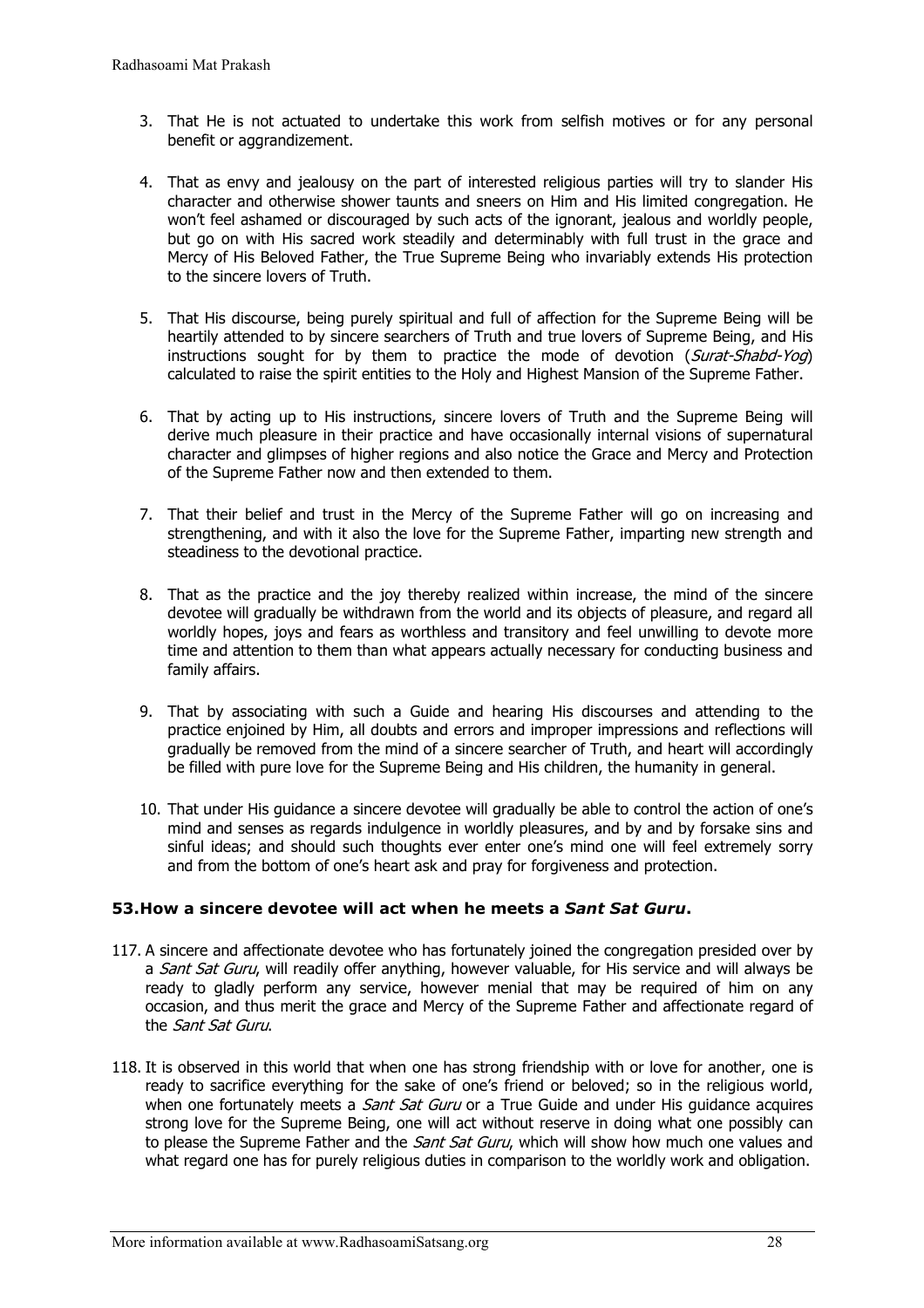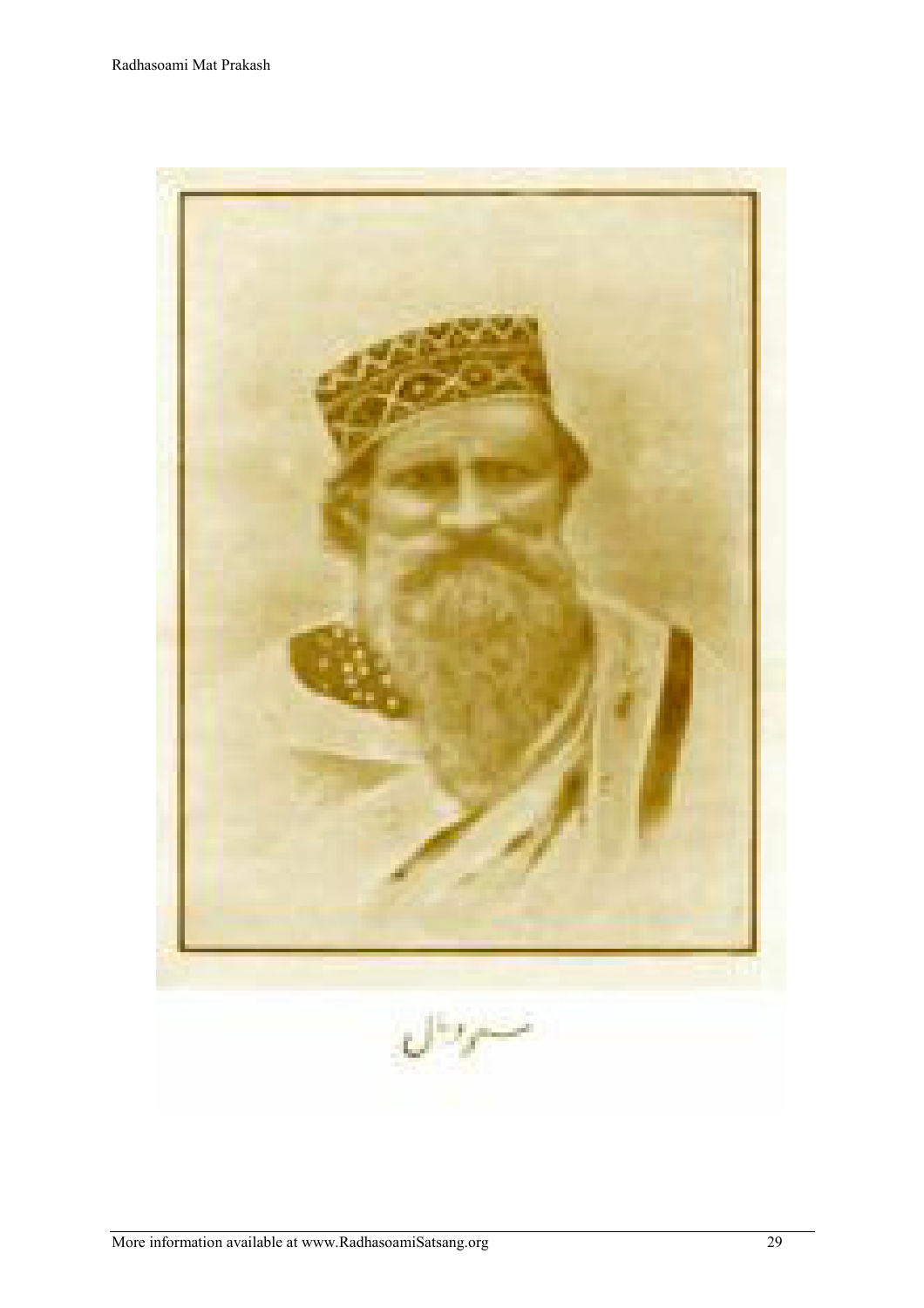# **54.Atheist labouring under a mistake.**

- 119. Atheists, who deny the existence of the Supreme Being or Creator and also of the spirit entity as emanation from the Supreme Being, appear to be labouring under a great mistake.
- 120. A reference to paragraphs 53-57 will show that there exists a Supreme Almighty Being, Who is the Original Cause and Life and Support of the whole creation and Whose unlimited power controls and directs the various forces forming the machinery thereof.
- 121. And again, the same paragraphs describe how the spirit current being an emanation from the Supreme Being by the power of it inherits, summons all the forces of nature, elements etc., on its first manifestation in the world to work harmoniously in constructing its receptacle, the body, and maintaining it in perfect working order as long as it occupies the same. In this case also the spirit force apparently controls and directs the action of the subordinate forces of nature etc., for the proper working of the machinery of the body, and as soon as it is withdrawn, the whole machinery collapses and the form or body is dissolved and exists no more.
- 122. If the above facts do not fully satisfy an atheist one should at least take into consideration the change of states he undergoes daily (see paragraph 44 and 45) whereby he will perceive that in the wakeful state one feels the pleasures and pains of this world; whereas in dream he is removed to another sphere which has little or no connection with the physical body and this world, and when removed further to the sphere of deep sleep he becomes in a manner unconscious, and the connection with the physical and astral bodies in a manner ceases. A little thought over these changes will enable one to notice that if one can by any means retire to the inner spheres at pleasure, he can find safety from all the pains and troubles of this world and the physical body, and at the same time enjoy greater pleasures and joys within himself without the least trouble and expense.
- 123. Every one, whether one be an atheist or otherwise, appears to be full of desire to obtain pleasures and greatness in this world, and to attain this object he works hard from his infancy to the time of death, whether one's hope is wholly or partially realized or not.
- 124. Again, every one wishes to shun danger, sickness, ill-luck or any other mishap or misfortune and tries his best to avert it, or at least lessen its effect by any means in his power. Also every one fears death and pains attendant thereon, and would try any means to avoid it as long as one could find it possible to do so.
- 125. A careful study of Radhasoami Faith will show that, if any person were to sincerely and affectionately practice devotion at least three hours a day, one would find that the mode prescribed by the Merciful Radhasoami will gradually weed out all desires appertaining to this world by fulfilling some and showing the futility of others, and create a passionate love in one's heart to approach the Supreme Being and witness His Glory and enjoy real happiness in the heaven above and also give one the strength enough to overcome the troubles and afflictions in this life and also the pain of death.
- 126. Thus the sublime and holy Radhasoami Faith and its practice, fully meet the requirements of human beings, and should, therefore, be unhesitatingly adopted by all who, without renouncing this world, hope to secure perfect salvation or happiness in the next.

# **55.Matter and Motion.**

127. Scientists say that matter and motion are the principal factors in the creation. This is true so far as the lower material regions are concerned, but they do not or can not say how or whence this motion originated. Motion needs a motor, and this motor is the same spirit or word current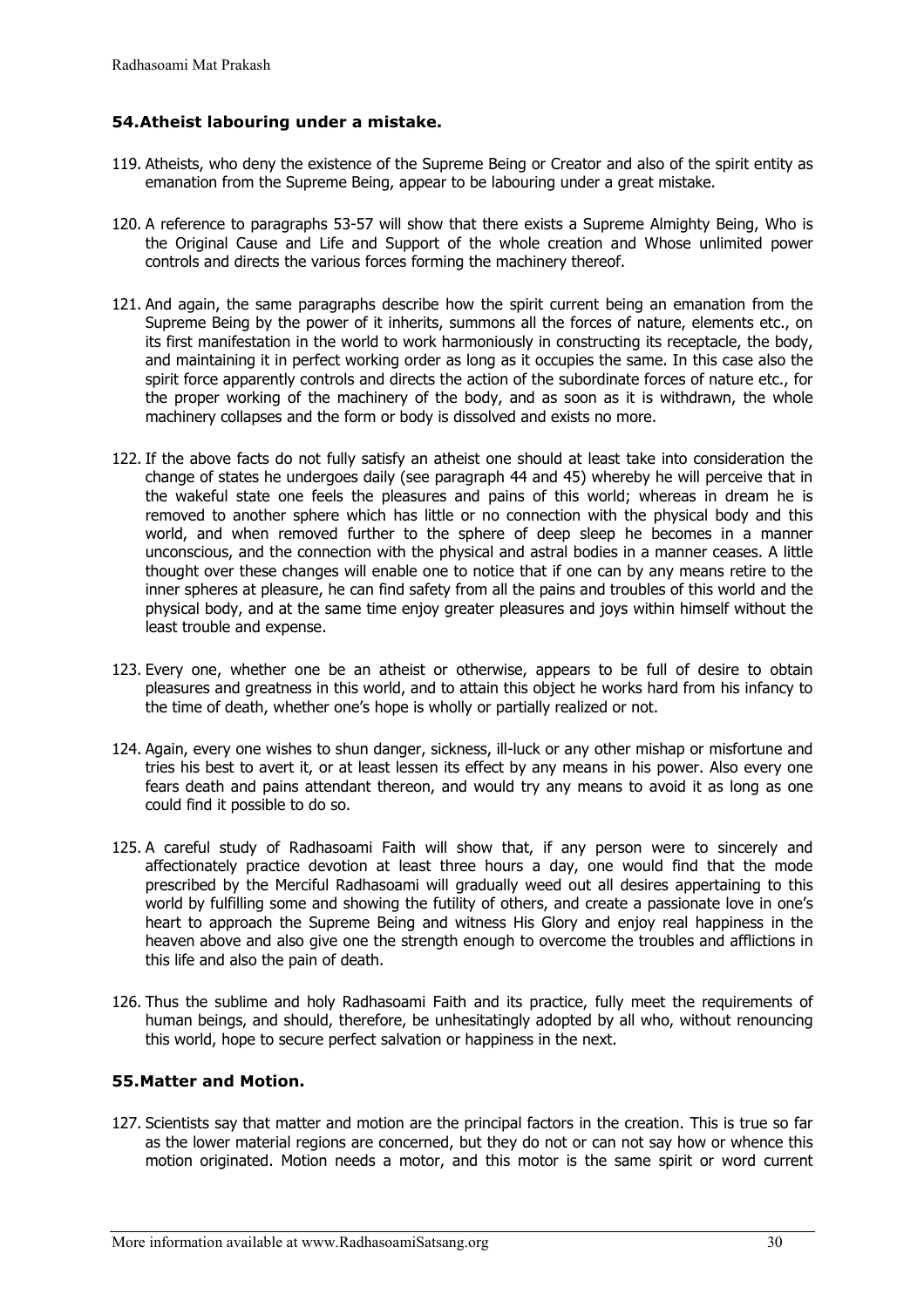issuing forth, like rays from the sun, from various centers or spiritual-material suns and diffused over all the space comprised in the second and third grand divisions.

- 128. Every atom is in itself a ray or current issued from a 'center' and is endowed with spirit power, which (in this world) is called energy by the scientists. Unmanifested energy or spirit power is called 'latent' or 'potential', and that brought into action or full play, 'kinetic'. Both the above names apply to the impulse from the spirit force, which is the origin and beginning of all.
- 129. The atoms playing their part in this world, for instance, issue forth from our sun or the sun above, of which the former is a planet. They are manufactured in the above 'orbs' before they issue forth as rays or currents and are thus fitted for the work of creation or for forming parts of the bodies they combine to form or give existence to. The spirit current latent in these atoms is much steeped in matter of the lower spheres and it requires impulse from a higher current appertaining to and descending from the higher sphere to awaken its energy or actuate it into action.
- 130. It will thus be seen that spirit power or force is all in all, or it is the principal factor or actor in the whole creation, or in other words, it is the life and soul of everything.

#### **56.Transmigration of Soul.**

- 131. Radhasoami Faith recognizes transmigration of soul or spirit, for so long as the spirit entity remains confined to the second and third grand divisions it must remain clothed in some sort of body or covering; and when one body is worn out it must of necessity assume another in the higher or lower spheres or sub-divisions according to its acts and predominant passion or desire.
- 132. We notice in this world that people of a peculiar turn of mind or taste invariably associate with, and find pleasure in the company of the people of the same sort. So in the world to come, every one will be drawn or attracted to the sphere and company of those with whom one has sympathy or affinity owing to the common object of their desire and affection, and assume similar or different bodies according to the degree of their affinity and result of their past actions or Karam.
- 133. Until, therefore, a spirit entity tries, by practicing devotion according to the mode prescribed by Radhasoami Faith to liberate itself from the bondage of matter and body predominant in the second and third grand divisions, and after closing its account of Karam rises to the highest sphere of pure spiritual region (called the first grand division) it can not get rid of the material covering, and therefore, it must continue subject to birth and re-birth, or in other words, the spirit must successively change its covering or body.

# **57.Description of** *Karam* **– reduction and obliteration of their effects.**

134. There are three kinds of action or Karam, viz.,

- 1. First, Kriyaman or the acts performed by a person in his present life.
- 2. Second, Prarabdh or the acts performed in the past or present life, the fruit of which is to be reaped in the present life.
- 3. Third, Sanchit or the unripe acts done in the past or present lives, the result of which is to be experienced in future lives.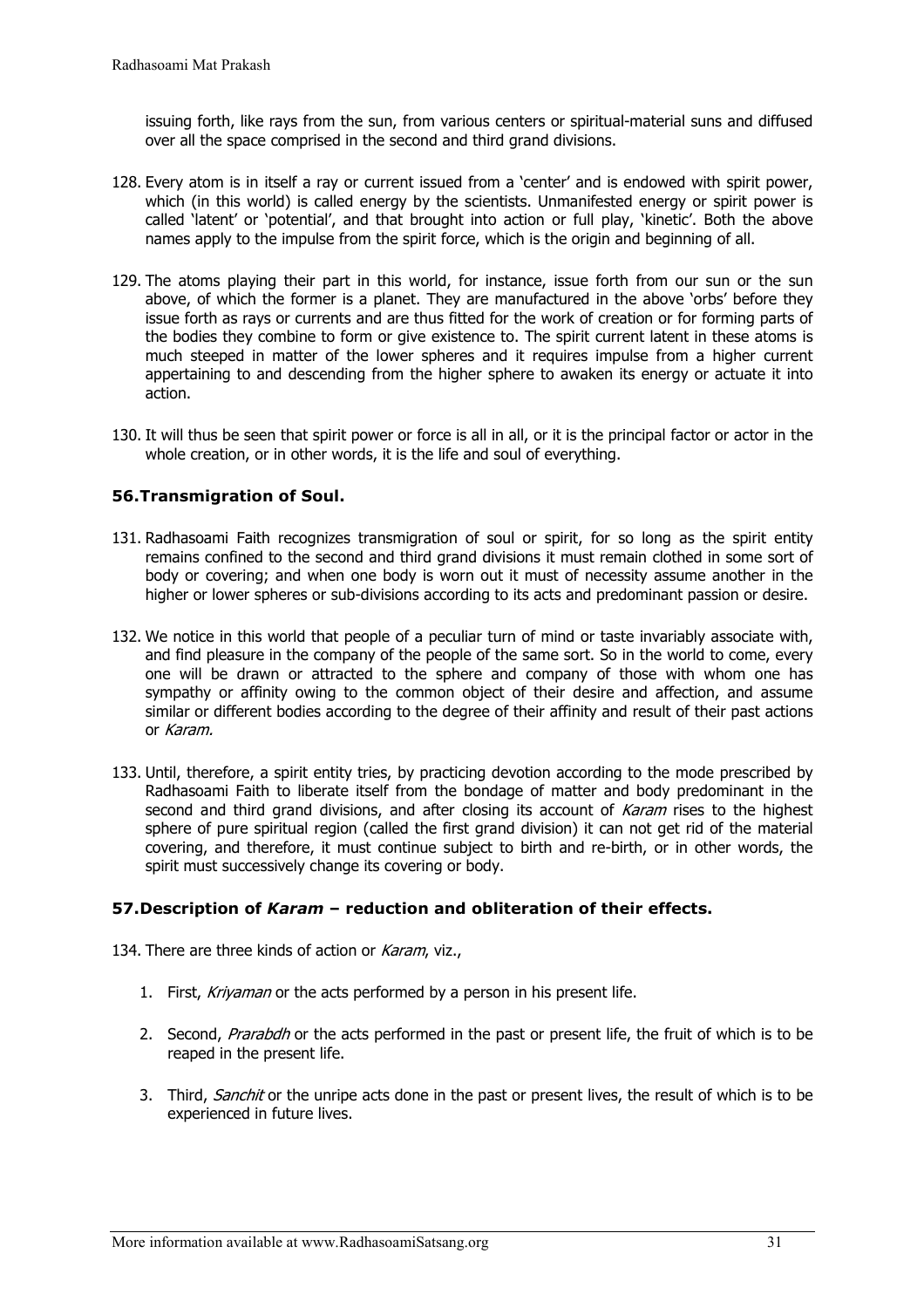- 135. A follower of Radhasoami Faith by practicing devotion and observing the rules prescribed by it can easily, though gradually, overcome or reduce the effect of all these *Karams* and then get rid of the body, or break through the shackles of matter in the material spheres.
- 136. The rules to be observed are as follows
	- 1. That a sincere devotee should resign himself wholly to the *Mauj* or 'Will' and pleasure of Beloved Father, the Supreme Being, and thus leave the effect of all action or Karam, done by him in the present life (according to the moral principles laid down in paragraph 38 and 39.) to be produced by Mauj so as to suit one's spiritual and temporal interests or in other words, give up one's own personal desires and hopes and make them subservient to the will of Supreme Being. One will thus be freed from the effects of one sort of Karam called Kriyaman.
	- 2. As regards the second sort or *Prarabdh Karam*, their effects must of course be experienced during the present life, but there would be a vast difference in the result (or the amount of pains and pleasure to be experienced) according to the progress made by the devotee in the spiritual practice and the degree of one's love for and trust in the Mercy of the Supreme Father; because a devotee, who is capable of withdrawing his spirit current inward and upward to a certain extent, will be less liable to bodily pains and worldly anxieties, fears and hopes, than a worldly or unpracticed man whose spirit entity can not move from its seat in the pupil of the eye except under the influence of sleep.
	- 3. Sanchit Karams can easily be disposed of by a devotee during his practice. There are two sorts of impressions made on the mind's atmosphere, viz.,
		- 1. Those produced by external objects when they come into contact with the senses, and,

2. Those produced by desires and various thoughts and ideas springing up from time to time in the mind.

These impressions are strong or feeble according to the intensity or weakness of desire and thought or the force or indifference with which the senses grasp the external objects.

- 137. When a devotee is traversing the mental sphere on his journey homeward, these impressions are vivified by the power of spirit and appear to him as real objects; they engage or attract his attention and detain him for some time, but as the devotee is forewarned not to busy himself with these impressions, one sooner or later breaks his connection with them and proceeds onwards whereby the spirit current is withdrawn from the above sphere and the said impressions rendered lifeless and incapable of producing any effect on the devotee when one returns to its seat in the body, viz., the pupil of the eye, after completing his devotional practice for the day.
- 138. It will thus be observed that the effect of *Sanchit Karams* is nearly obliterated after engaging the actor or devotee's attention for a few minutes only, instead of occupying days and months and perhaps years in some cases, during the actor or devotee's next life, had he not been initiated in the practice prescribed by Radhasoami Faith.

#### **58.Description of four Principal Personages concerned in the practice of Radhasoami Faith.**

- 139. The Radhasoami Faith recognizes three Grand Personages and a sincere and affectionate disciple the fourth, namely,
	- 1. The Supreme Father,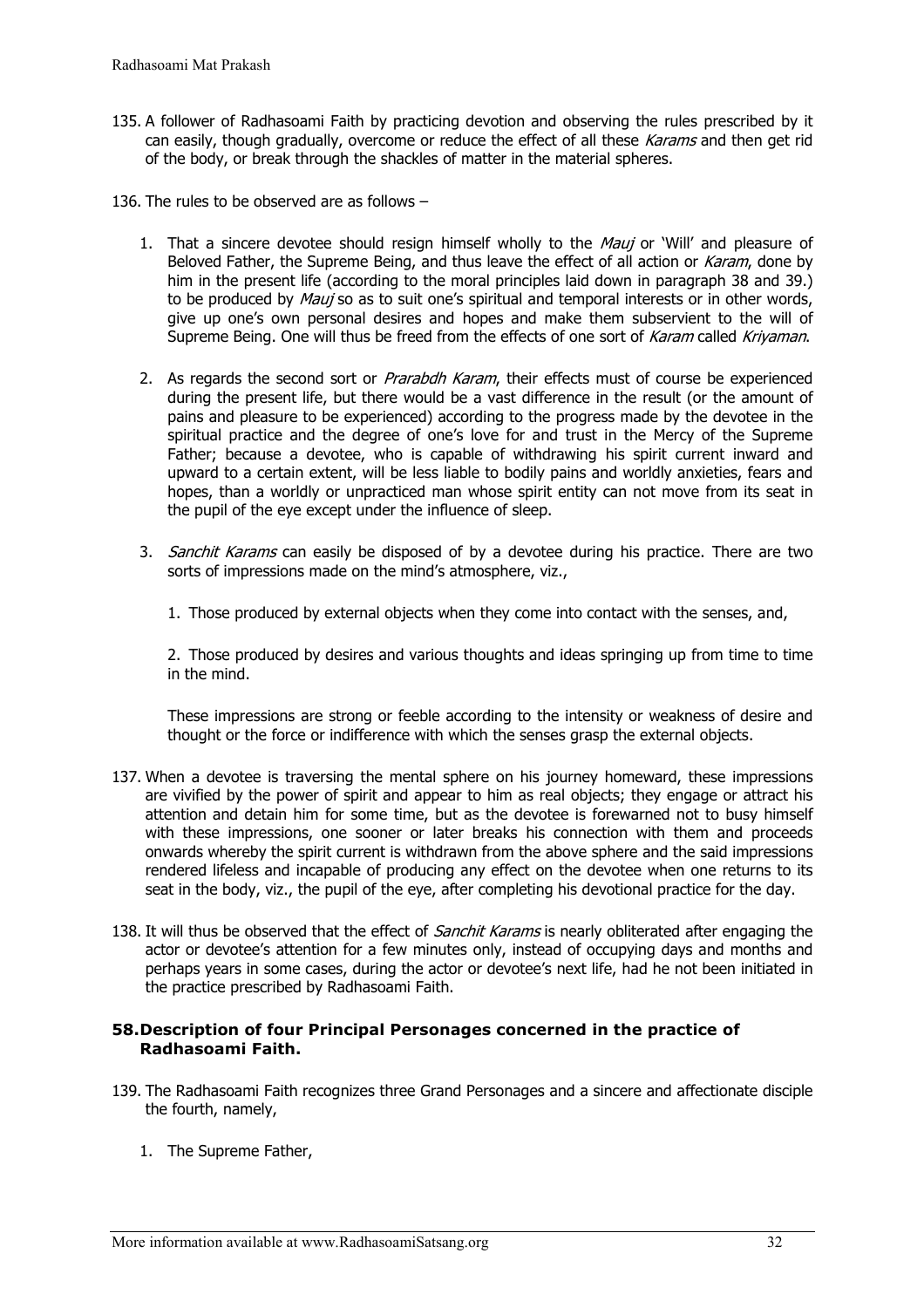- 2. The Supreme Mother or Original Spirit or Word Current emanating from the Supreme Father,
- 3. The Supreme Son or *Sant Sat Guru*, the representative of the Supreme Father in human form.
- 4. The disciple or the son or human spirit.

140. The above quaternary may be further explained as follows –

- 1. The first personage or the Supreme Father and Sole Master is a vast and Boundless Ocean of Spirit and Love and Joy from Whom the Original spirit or Word Current emanated.
- 2. The second personage or the Supreme Mother is the Original Spirit and Sound Current, the Prime Mover, Creator, Nourisher and Supporter of the whole creation. It is the connecting link between the Supreme Father and the son or disciple, and leads the way and helps the son in returning to the Father's Highest Mansion.
- 3. The third, the Supreme Son or *Sant Sat Guru* is the representative of the Supreme Father in human form on this earth. This incarnation of the Supreme Father or His Special and Beloved Son *Sant Sat Guru* appears now and then in this world for the purpose of saving spirits from going down to the lower regions and raising them to the highest spheres, and finally to the Mansion of the Supreme Father.
- 4. The fourth, the disciple, the son or human being is a ray or drop descended from the Supreme Sun or Boundless Ocean of Spirit, Love and Joy; but his attention having been diverted by mind and matter towards the material creation down below, he has lost all knowledge of the Supreme Father and his Highest Mansion, and can not now return to his Holy abode without the help, externally, of Supreme Father or His Special and Beloved Son assuming human form of a *Sant Sat Guru*, and internally, of the Supreme Mother or the connecting Spirit and Sound current between the Supreme Father and the disciple or Son, Who illumines the heart of a sincere lover and devotee and sheds grace and mercy upon him.
- 141. As the disciple or devotee proceeds on one's journey homeward, one gradually absorbs the spirit and sound current, or in other words, shortens the distance between oneself and the Supreme Father, and thus playing in the lap of the Supreme Mother, one returns with the loving Mother to the Holy and August Presence of the Supreme Father.
- 142. Without the Help and Grace of the Supreme Father, and His Special and Beloved Son, the Sant Sat Guru in human form, no human being can ever acquire sufficient strength to give up worldly desires and pleasures or to undertake the journey home ward, or in other words, practice devotion according to the mode prescribed by Radhasoami Faith. It must always be remembered that none but the *Sant Sat Guru* can under his own protection, regenerate the fallen humanity and grant sufficient strength to enable a disciple or devotee to fight his way out of the various spheres presided over by Superior Mind and Matter, where all sorts of obstacles and temptations are ready to interrupt the traveller in his journey and draw him towards the creation in higher spheres on the way.

# **59.The work of regeneration.**

143. The work of regeneration consists in the movement of spirit entity and mind from the lower to the higher spheres by practice of devotion. A person may be said to be twice or thrice born accordingly as he has traversed the regions appertaining to first, second or third birth. A sincere devotee having strong love for the Supreme Being, may through perseverance and fervour and with the Grace and Mercy of the Supreme Father and the *Sant Sat Guru* of his time, traverse the regions of two or three births in one life-time, that is to say, raise his spirit to the second grand